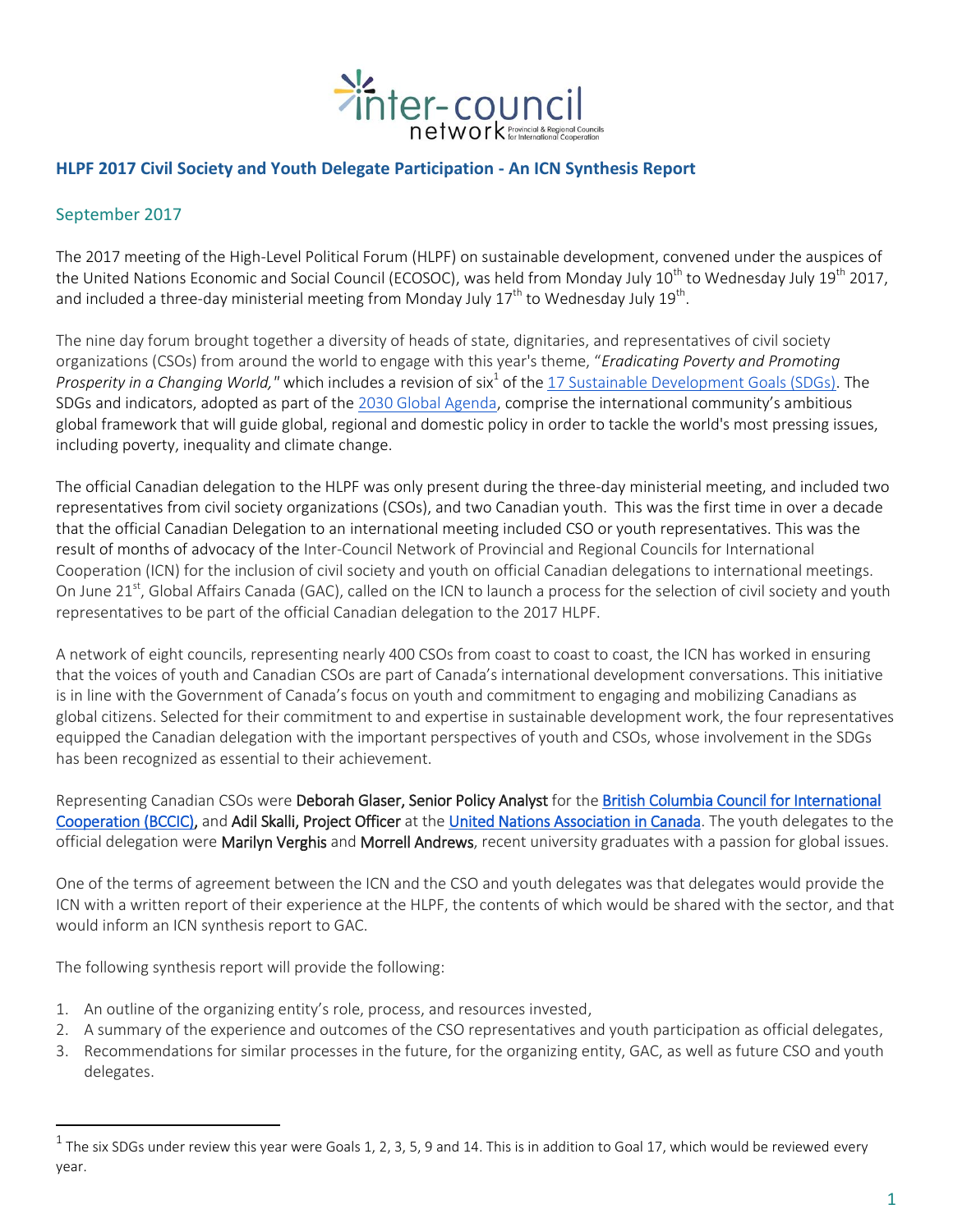

### **THE ICN'S ROLE AS AN ORGANIZING ENTITY**

#### **Timeline of Activities**

On January 17<sup>th</sup>, 2017, the British Columbia Council for International Cooperation (BCCIC), the current host Council of the ICN, wrote to Minister Marie-Claude Bibeau, Minister of International Cooperation and La Francophonie, requesting CSO representation and youth inclusion on the official Canadian delegation to the 2017 HLPF.

On June 21<sup>st</sup>, GAC informed the BCCIC that this request has been accepted, and that the ICN serve as the organizing entity for delegate selection.

In the span of a little over three weeks (June 21 $^{\text{st}}$  to July  $14^{\text{th}}$ ), to facilitate the participation of two CSO and two youth delegates to the 2017 HLPF, the ICN was able to:

- Develop a selection process and criteria, which included convening two selection committees formed of sector and youth leaders across Canada, to apply the principle of self-selection,
- Develop an application process and launch a public call for applications through ICN and Council communications channels,
- Receive, respond to, and review communications and applications from interested persons,
- Support the selected persons by coordinating with GAC, holding a pre-departure briefing call, and creating sharing mechanisms for the four delegates, and
- Communicate the selection and participation of the delegates through a national press release, and through ICN social media channels.

During the HLPF, the ICN maintained very active social media communications on the participation of the delegates, as well as interesting events.

After the HLPF, the ICN conducted a post-HLPF survey of the delegates, and has produced this synthesis report of the individual reports of the four delegates.

It would be important to note that due to the very short timeline between the request by GAC to launch a call for CSO and youth delegates, and the actual 2017 HLPF, the provincial Council of International Cooperation of Québec, *[l'Association](http://www.aqoci.qc.ca/)  [québécoise des organismes de coopération internationale](http://www.aqoci.qc.ca/)* (AQOCI), did not participate in the process, nor put out a call for applicants in Quebec. Considering this short timeline, the lack of additional resources to support the delegate selection process, as well as AQOCI's position, the ICN decided against devoting time and resources to translation of materials. Despite this, there were a number of delegates from Quebec who did apply, and one of the selected applicants, who served as a youth delegate, is a resident of Quebec.

For a more detailed Timeline of activities, as well as a report on ICN communications, refer to Appendix I.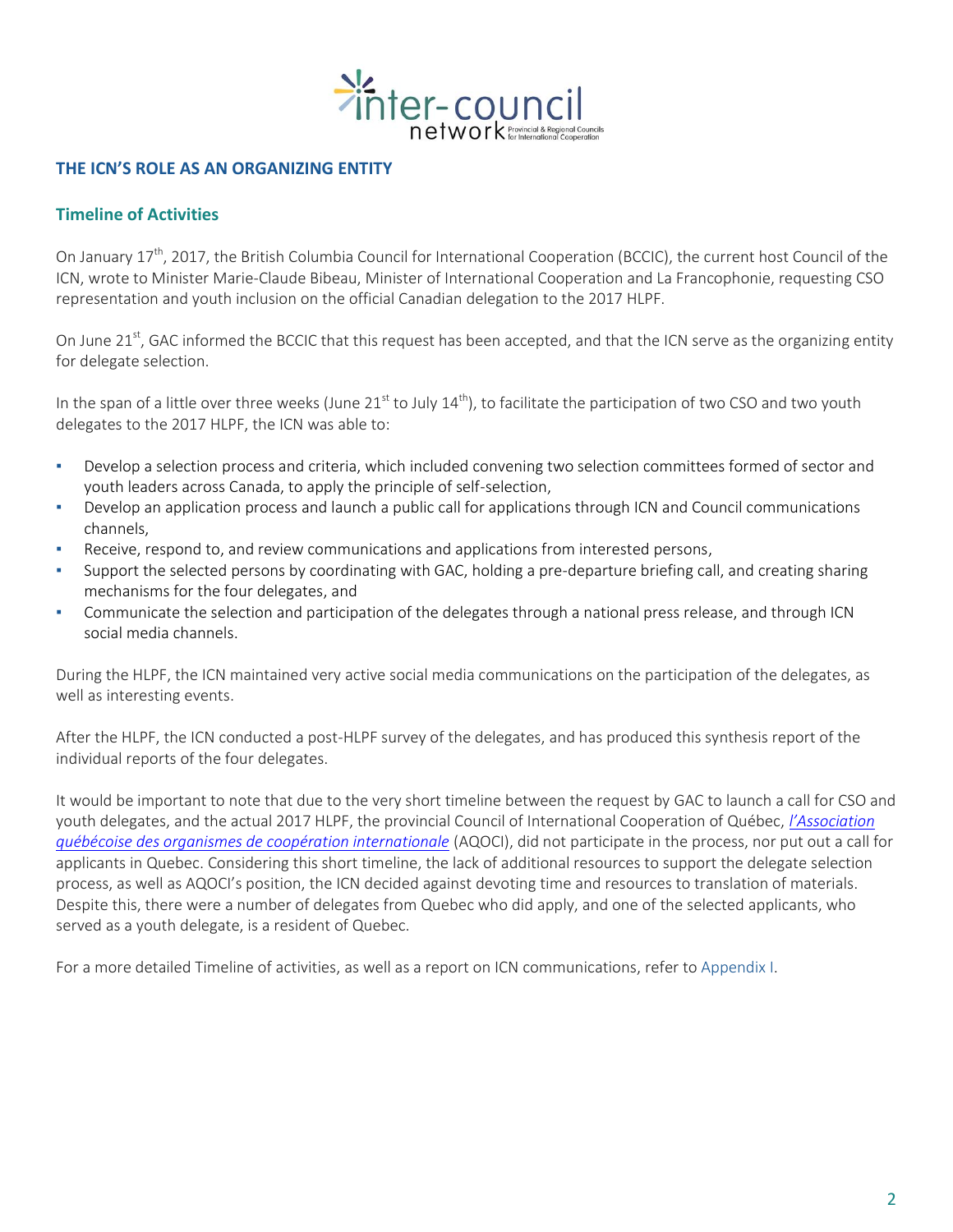

## **Application Process**

The ICN developed two application processes for the CSO and youth delegate positions.

All applicants were asked to submit the following, to [delegate@icn-rcc.ca](mailto:delegate@icn-rcc.ca) by July  $4^{th}$  at 5 pm PDT.

- A CV / résumé, and
- A letter of motivation containing answers to the following questions.

#### *For applicants to the CSO delegate position*

- Past and current experience relevant to sustainable development, international development or advocacy
- What is your organization doing around the 2030 Agenda and the SDGs?
- Why is civil society participation important for global sustainable development? (less than 300 words)
- How can I contribute to the Canadian delegation and the conference? (less than 200 words)
- How do I plan to finance my participation? (~CAD \$1,500 CAD \$2,500)

#### *For applicants to the youth delegate position*

- Why is youth participation important for global sustainable development? (less than 300 words)
- How can I contribute to the Canadian delegation and the conference? (less than 200 words)
- Past and current experience relevant to sustainable development, international development or advocacy
- Have you interned at a NGO before? Are you studying in a relevant field of study at your post-secondary institution? Have you done any kind of projects relating to these areas?
- How do I plan to finance my participation? (~CAD \$2,000 CAD \$2,500) or do you require funding?<sup>2</sup>

## **Selection Criteria**

The selection committees, and the ICN co-developed selection criteria for all applicants.

These assessed candidates':

- **•** Eligibility (stipulated by Global Affairs Canada),
- Experience at international meetings, with the SDGs, working with a CSO, and in youth engagement, and
- Their willingness and capacity to follow-up and report on their participation.

The selection committees took the following factors into consideration, when possible, in making the overall selection

Gender equity,

 $\overline{a}$ 

- Regional equity, and
- Accessibility to funding.

For a breakdown of the selection criteria please refer to Appendix II.

 $^2$  Global Affairs Canada offered full subsidization to only one of the two youth delegate positions. For this reason, the application process and selection criteria communicated and took into consideration the capacity of the applicant to self-fund or fundraise for their participation.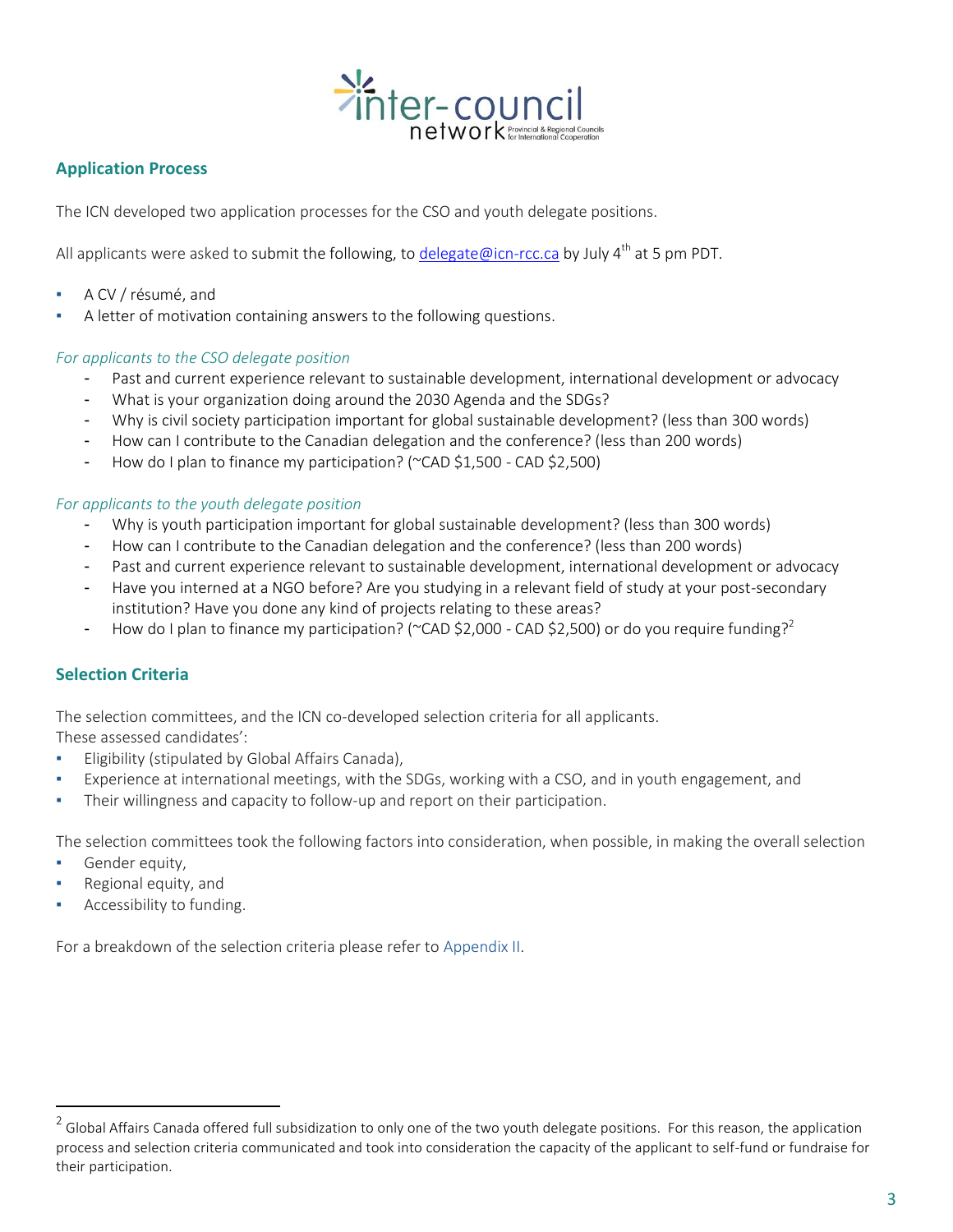

#### **Resources**

The ICN's role as an organizing entity involved the following persons:

- **Council Executive Directors,**
- Council Staff,
- Sector and youth leaders for the selection committees,
- The ICN National Coordinator, and
- ICN volunteers.

For a detailed breakdown of the responsibilities and activities undertaken by each of these groups, please refer to Appendix III.

The ICN did not benefit from additional financial or human resource support to facilitate its role as the organizing entity. The entire process required at least 80 hours of ICN Executive Director and National Coordinator time. It also required at least 2 hours of the involved Council staff-person's' time.

It further required at least 3 hours of each selection committee member's time.

The estimated total number of hours required facilitating this process of delegate selection, support and reporting is 120 hours.

It is important to bear in mind that the approval of the two CSO and two youth seats was unanticipated, particularly at a date that was quite close to the dates of the actual event. This unanticipated workload did impact the timely execution of ICN project tasks.

## **Delegate Feedback on ICN's Role as an Organizing Entity**

In a post-event survey, the four delegates shared their reflections on the ICN's role as an organizing entity, in light of the limitations and opportunities of the context in which it exercised this role.

All delegates were satisfied with the ICN's communications with applicants and delegates regarding this opportunity. Most delegates were satisfied with ICN pre-departure logistical support. All delegates indicated that they were overall satisfied with the role of the ICN.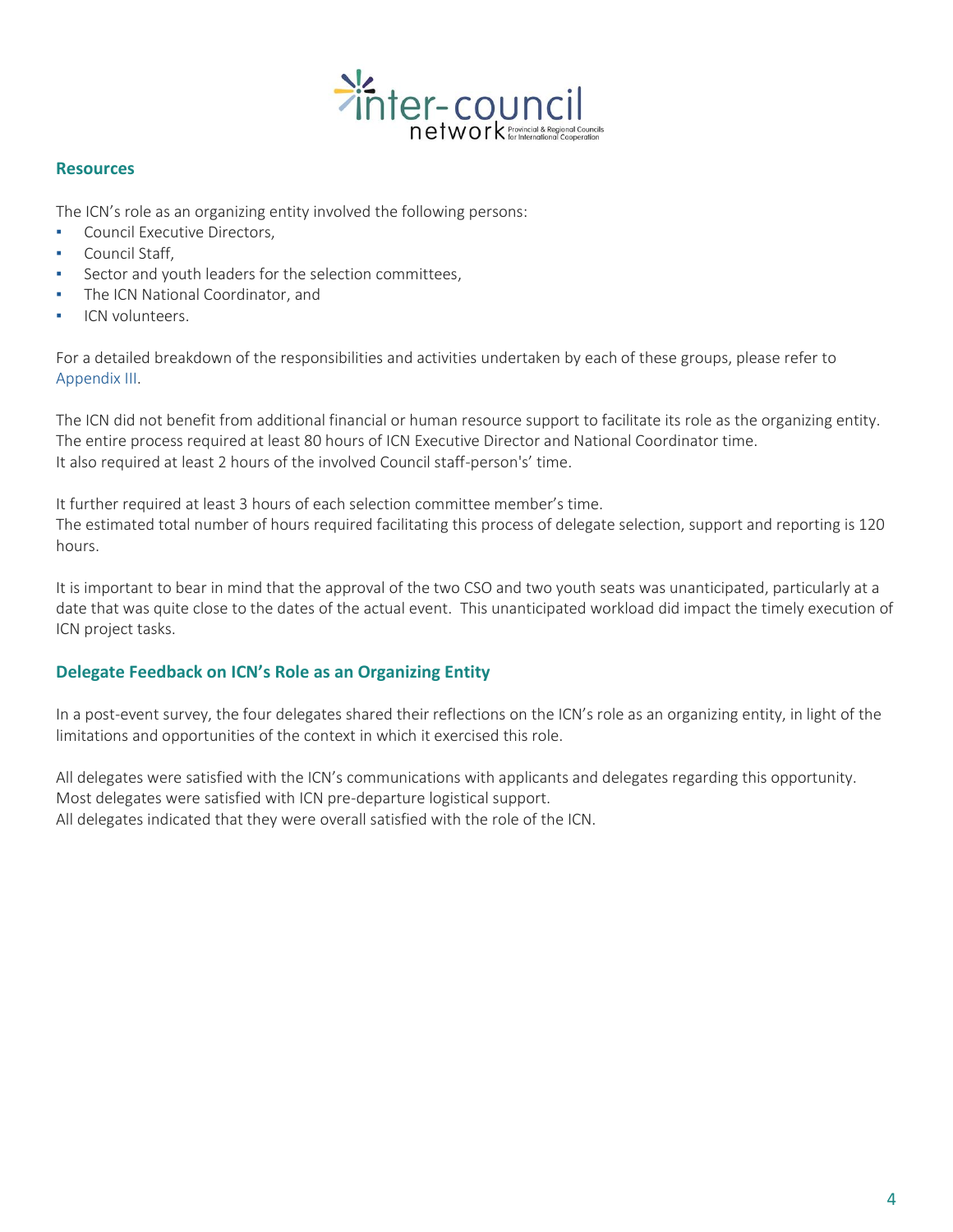

## **DELEGATE EXPERIENCE AS PART OF THE CANADIAN OFFICIAL DELEGATION TO THE 2017 HLPF**

### **Events Attended**

CSO and youth delegates participated in the following activities and events:

- The official programme, including the Opening Statement, the Voluntary National Reviews (13 noted of the 43 total), the General Debate, and the Adoption of the Ministerial Declaration and the draft report of the HLPF,
- Special events such as the Partnership Exchange,
- Ten side-events,
- Three meetings with the Canadian delegation and Government of Canada officials,
- Meetings of the CSO and youth delegates,
- Eight youth-specific events attended by the youth delegates, and
- Ongoing meetings with global civil society groups.

Apart from events and meetings attended and facilitated during the three-day ministerial meeting portion of the HLPF, one of the delegates representing CSOs, participated in and facilitated events during the first week of the HLPF. These are not noted here though there were some significant outcomes in terms of contribution to the meeting, the sector (visibility, capacity and resources), the subject matters, as well as the general perception of the Canadian delegation.

Please see Appendix IV for a list of events attended by delegates. Please note that this list may not be complete and was extracted from what was reported by delegates in their report to the ICN.

#### **Parameters and Scope of official and unofficial Participation and Engagement**

#### *Parameters*

The CSO representatives and youth on the official Canadian delegation were guided by two sets of parameters for their engagement. As CSO and youth delegates, the four selected persons were reminded and encouraged to not speak on behalf of the sector as a whole. They were encouraged to speak on behalf of an organization that they officially represent, if they were empowered to do so. They were also encouraged to refer to collective statements or broad concerns of the sector if these are clearly documented, such as broad policy documents that clearly capture the collective thinking of the sector such as the International Assistance Review consultation documents submitted by the ICN.

As official Canadian delegates, Global Affairs Canada provided clear parameters for delegates' participation and communication, which included the expectation of confidentiality, and limits of their external communication with anyone outside the Canadian delegation, including the media.

#### *Scope*

As official Canadian delegates, the CSO representatives and youth were invited to and participated in various meetings of the official Canadian delegation. There was neither formal request, nor the time necessary, for delegates to consult with the sectors and populations they represent in Canada, nor were they, as representatives, offered opportunities to consult on the Canadian position. In fact, a number of the CSO and youth delegates lamented the missed opportunity of doing so, and the impact that it had on their sense of belonging and capacity to fully participate as members of the official Canadian delegation.

Nonetheless, the CSO representatives and youth on the official Canadian delegation did actively participate in official HLPF 2017 programming, including side-events, as Canadians representing civil-society and youth. The youth delegates in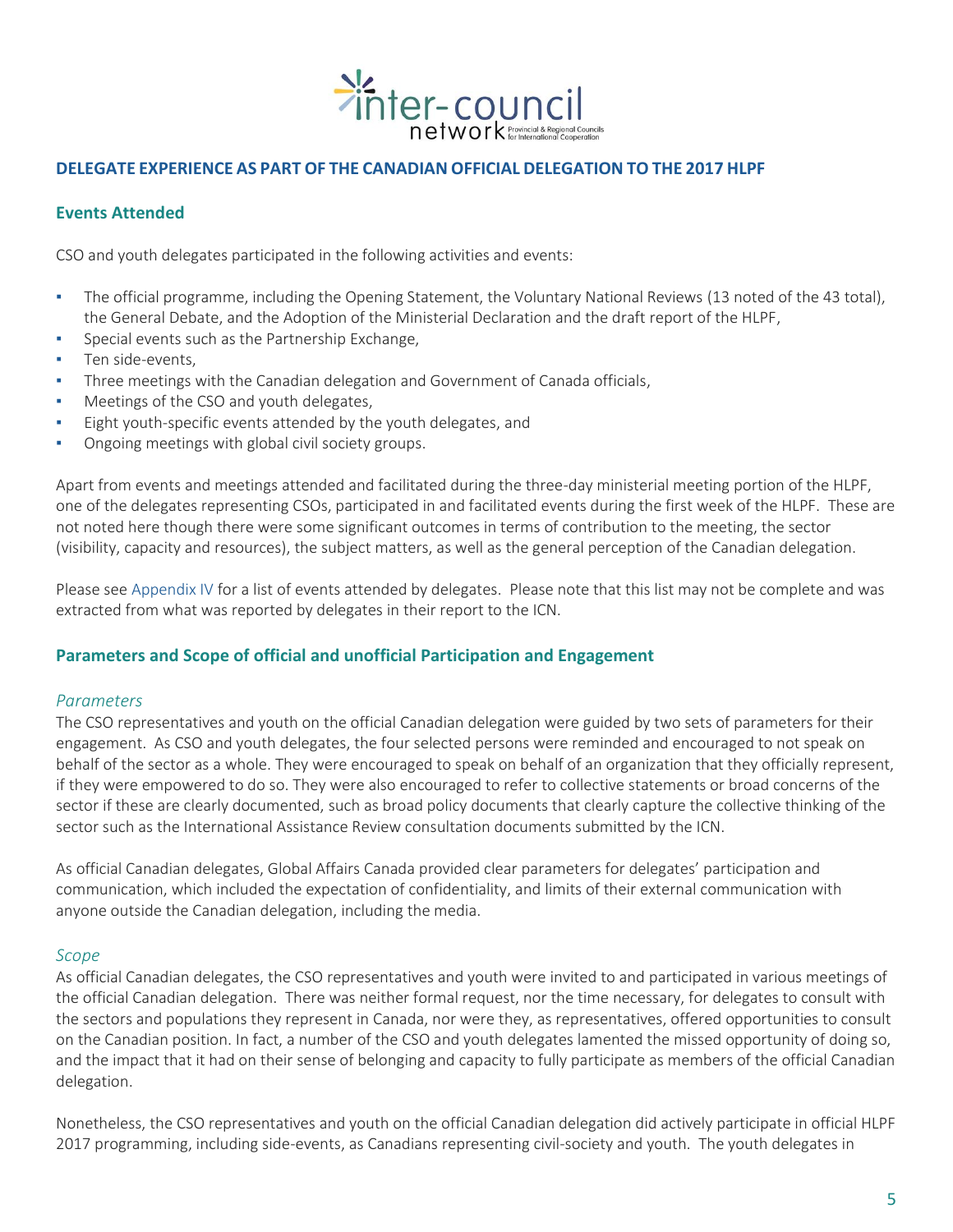

particular made interventions at certain side-events that focused on the importance of youth inclusion in official processes, dialogues and representations of all member states.

The CSO and youth delegates' most significant contribution, however, was in sector or youth-related meetings, and particularly meetings of the Major Groups and other Stakeholders (MGoS). MGoS are the nine sectors of society that have been recognized by the UN as active participants in sustainable development discussions and have been formalized into groups that are the primary channels through which ECOSOC engages with these stakeholders. One of the CSO delegates reported that within the MGoS, there were two in particular that offered space for information-sharing and strategizing for the sector. These are the Non-Government Organization Major Group (NGO MG), and Together 2030. According to the same delegate, Together 2030, which is a coalition of global civil society organizations, provided the best space for immediate and direct inputs into the HLPF negotiations and processes. It was through Together 2030 that this delegate participated in developing interventions to be read from the floor.

Valuable participation in these parallel spaces, afforded by the delegates' reception of a badge allowing them access to these spaces, presented delegates with the delicate position of representing both Canada, and the sector. Delegates had to exercise caution and not divulge sensitive information or contravene Canadian interests in any way as an official representative of Canada.

## **Significant Learnings and Outcomes for the Sector**

#### *Delegates*

All delegates acknowledged that even though there was not an overall strategy for their participation as official Canadian delegates in the HLPF, being an official delegate, and particularly the access that it offered, afforded them very valuable opportunities that would not have been possible otherwise.

These opportunities included:

- Exclusive meetings with higher-level Government of Canada officials,
- Relationship-building with key national and international policy makers, and international civil society organizations (see above),
- Higher impact of their contributions and interventions to the delegation and the sector, formal and informal,
- Capacity to attend closed meetings, and gather valuable information to help strengthen their own understanding and capacity to address the SDGs, and
- Representing Canada (which resulted in an increased sense of civic belonging and pride for many of the delegates and which would not have been fostered had they attended under regular consultative status).

To better understand the impact of their participation as members of the official Canadian delegation to the 2017 HLPF a post-event survey of the four delegates was conducted to assess their change in interests, understandings, skills and capacities.

Overall the delegates reported an increase in their levels of understanding and capacity to engage on global issues, sustainable development.

They also indicated an increased sense of understanding of the current and potential role of Canada in implementing the SDGs, as well as the challenges the Government faces in doing so. This was coupled with a greatly increased capacity to collaborate with Global Affairs Canada. Most significantly, most delegates reported an increased sense of civic belonging, engagement and pride.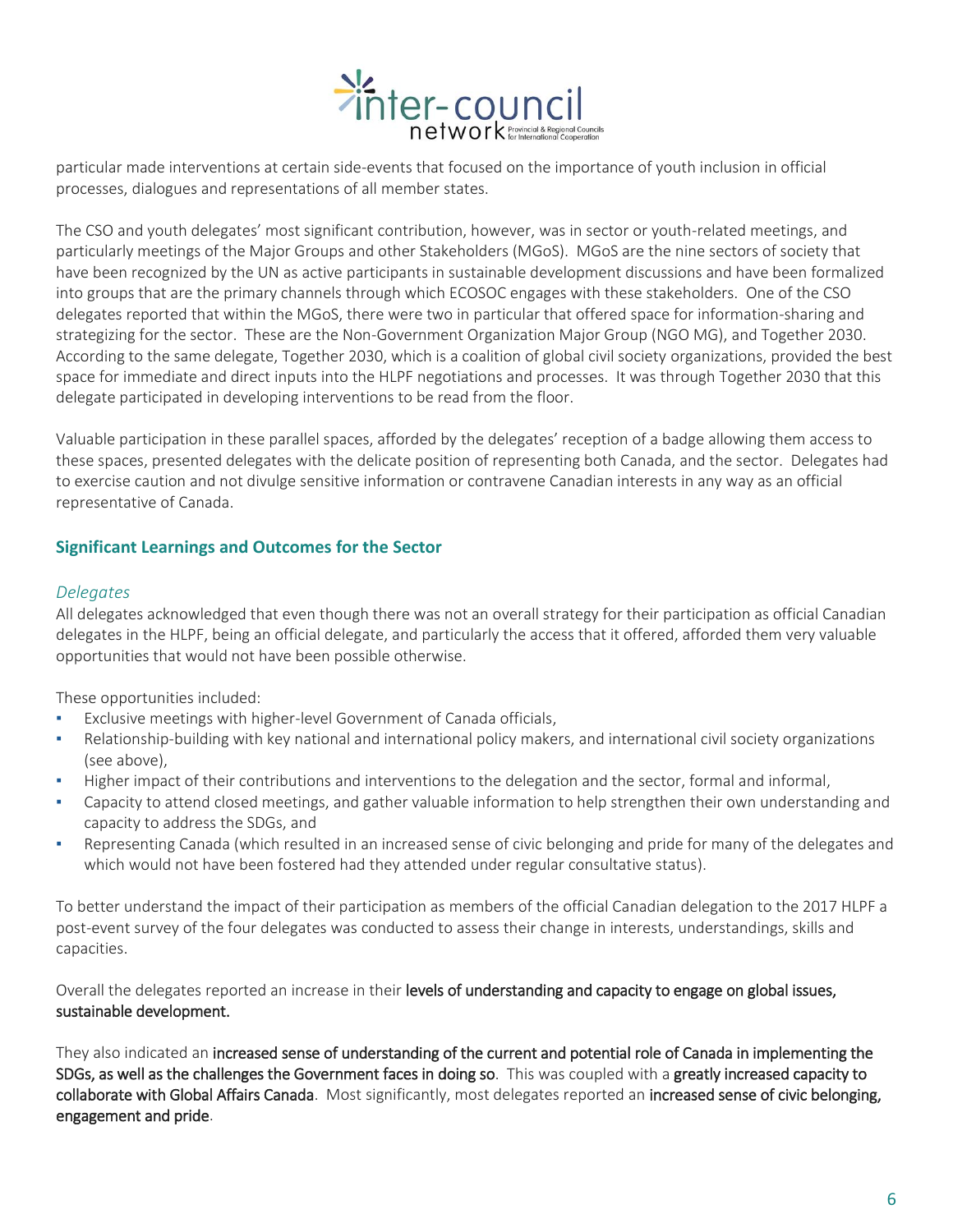

Delegates also indicated an increase in their levels of understanding and capacity to participate in international meetings, and in public engagement, collaboration with multiple stakeholders and peer learning. One of the delegates indicated that this was "the first time [they've] felt welcome to advocate for youth and minority/marginalized youth inclusion so openly."

All delegates found that the HLPF was a very effective in-person networking, as well as peer learning, opportunity. Most delegates found that it was an effective opportunity to access and share development sector information and analysis.

All delegates indicated that they would be interested not only in participating in follow-up events to share their experience and mentor others, but also to organize these events.

For the detailed survey results please refer to Appendix V.

## *General*

- Development of interventions for the sector, one of which was on leveraging interlinkages for effective implementation of SDGs. This intervention made it into the official records of the meeting.
- Contribution of language used to refer to civil society's work on the SDGs, such as the "Global Invisible Mosaic". This phrase was used on two public occasions by the Parliamentary Secretary to the Minister of International Development.
- Advocacy for Canada to pursue and support mechanisms to implement and report on the SDGs.
- Validation, and advocacy for the experience and contribution of the sector to Government of Canada processes, policies, practice (and specifically delegations) and reputation.
- Particular advocacy for meaningful CSO and youth participation and inclusion in all member state consultations, negotiations, processes and official delegations. The youth were particularly active in this regard and made their concerns and requests heard at various fora and to representatives of the G20, President of ECOSOC, and the new Envoy on Youth to the United Nations Secretary General, among others.
- Information-sharing, collaboration, support and capacity-building offered to other CSO and youth participants and organizations at the HLPF, including through facilitated side-events, as well as strategic planning meetings.
- Public information-sharing and community engagement, through traditional communications and social media. One of the youth delegates reported that her Tweets related to youth participation at the HLPF earned 15.7 thousand impressions.
- One of the youth delegates has since been asked to be a keynote speaker at a Chinese government event on youth and the SDGs in Nanjing.
- Relationship-consolidation and building, to leverage and support all of the above: CSO and youth delegates developed relationships with some key national and international policy makers, and international civil society organizations, with the purpose of:
	- Deepening inter-sectoral collaboration in Canada
	- Collaborating on common objectives with international civil society organizations
	- Advocating for the inclusion of youth in official national processes for all member states
	- These relationships include:
	- Ms. Celina Caesar-Chavannes, M.P. of Whitby, and Parliamentary Secretary to the Minister of International Development.

*Delegates had at least one official follow-up phone call with Ms. Caesar-Chavannes where CSO and youth participation on official Canadian delegations at international meetings was discussed, among other subjects. A couple of the delegates have also had individual follow-up conversations with her.* 

- Ms. Jayathma Wickramanayake, Envoy on Youth for the Secretary General of the United Nations. *Youth delegates attended a few meetings with the new Envoy on Youth, recently appointed on June 20th, 2017, and had the opportunity to help set the youth agenda during her first official week in this new position.*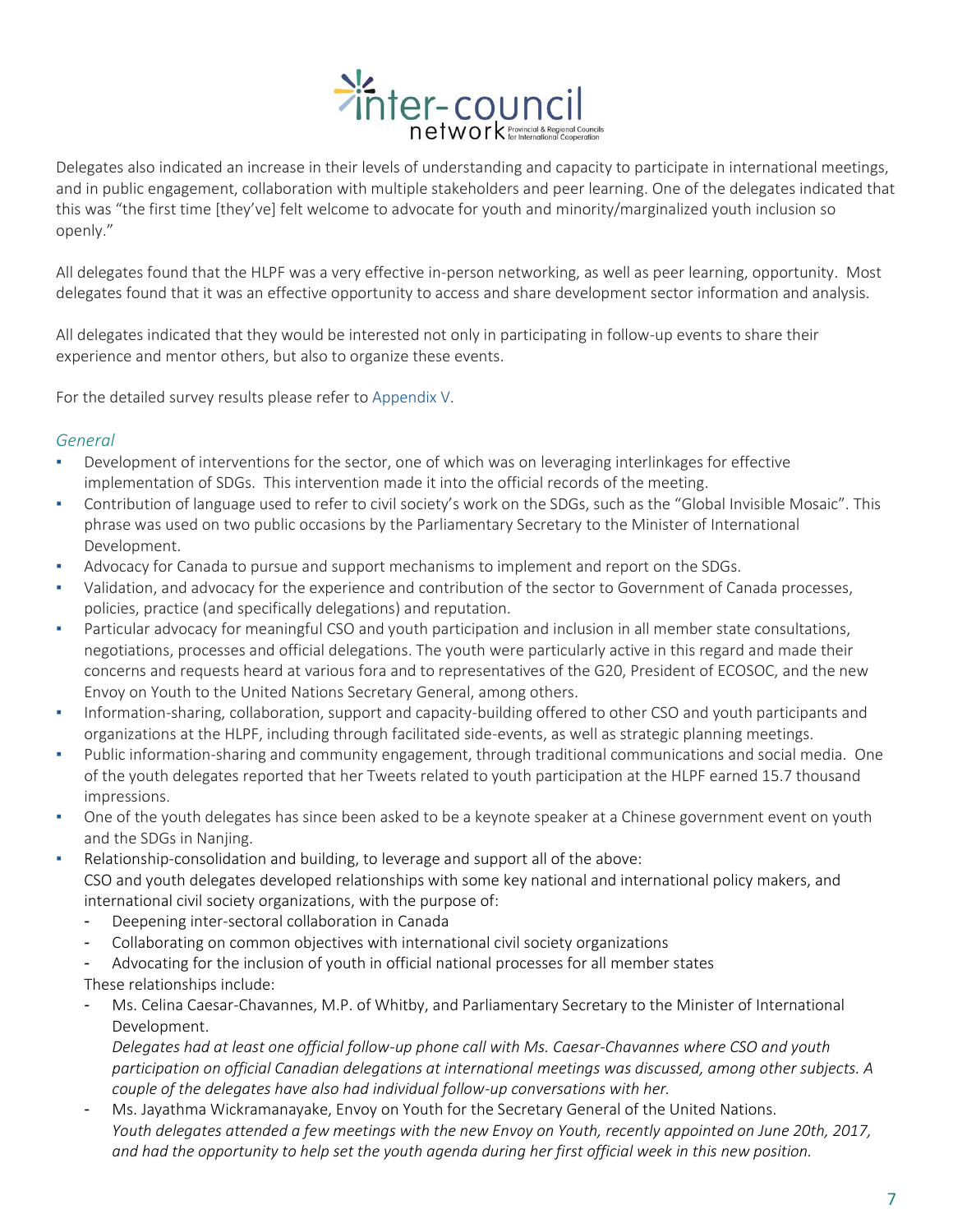

- Mr. Peter Thomson, President of the United Nations General Assembly.
- Official and unofficial youth delegates across member states creating spaces, sharing best practices, and advocating for youth inclusion in official national processes and delegations at international meetings.
- One of the youth delegates had a follow-up call with Prime Minister Justin Trudeau to discuss youth inclusion. This delegate brought up the matter of youth inclusion at the 2017 HLPF.

## **Significant Learnings and Outcomes for Canada**

#### *Official Delegation*

As members of the official Canadian delegation, the CSO representatives and youth, formally and informally contributed the following to the official delegation:

- Input, where possible, in negotiations and processes that reflect the interests and needs of a broad cross-section of Canadian society.
- Information on how the sector has been active in implementing, tracking progress on reporting on the SDGs.
- Facilitating meetings between the Permanent Mission of Canada to the UN and MGs, particularly the Women's MG.
- Input on Canada's future VNR reporting process.
- Best practices and proposals for monitoring and reporting on the implementation of the SDGs, gleaned from learnings at various HLPF side-events.
- Best practices and proposals for principles and mechanism of recruitment and selection of official delegates representing CSOs and youth, gleaned from encounter and collaboration with other CSO and youth delegates.
- Representation and support of Canada's policy and position on certain issues, and language (such as for the Canadian delegation's concern with the weakness of the language on gender in the official HLPF Ministerial Declaration).

## *Government of Canada*

More broadly, the participation of the CSO representatives and youth on the Canadian delegation, resulted in these indirect outcomes for the Government of Canada:

- Showcasing and promoting Canadian innovation in the sector.
- Recognized international leadership in having CSO and youth members of the official delegation.
- Understanding and buy-in from key stakeholders (CSO representatives and youth), that reported a greater sense of civic belonging and participation.
- Appreciation by the sector for the space created for CSO and youth inclusion.
- Alignment with the [CSO Partnership Policy,](http://international.gc.ca/world-monde/issues_development-enjeux_developpement/priorities-priorites/civil_policy-politique_civile.aspx?lang=eng) promoting sustainability, transparency, and accountability.
- Alignment with Canadian commitments to youth inclusion, and particularly the Prime Minister's efforts in that regard
- Alignment with the [Istanbul Principles for CSO Development Effectiveness.](http://csopartnership.org/wp-content/uploads/2016/01/hlf4_72.pdf)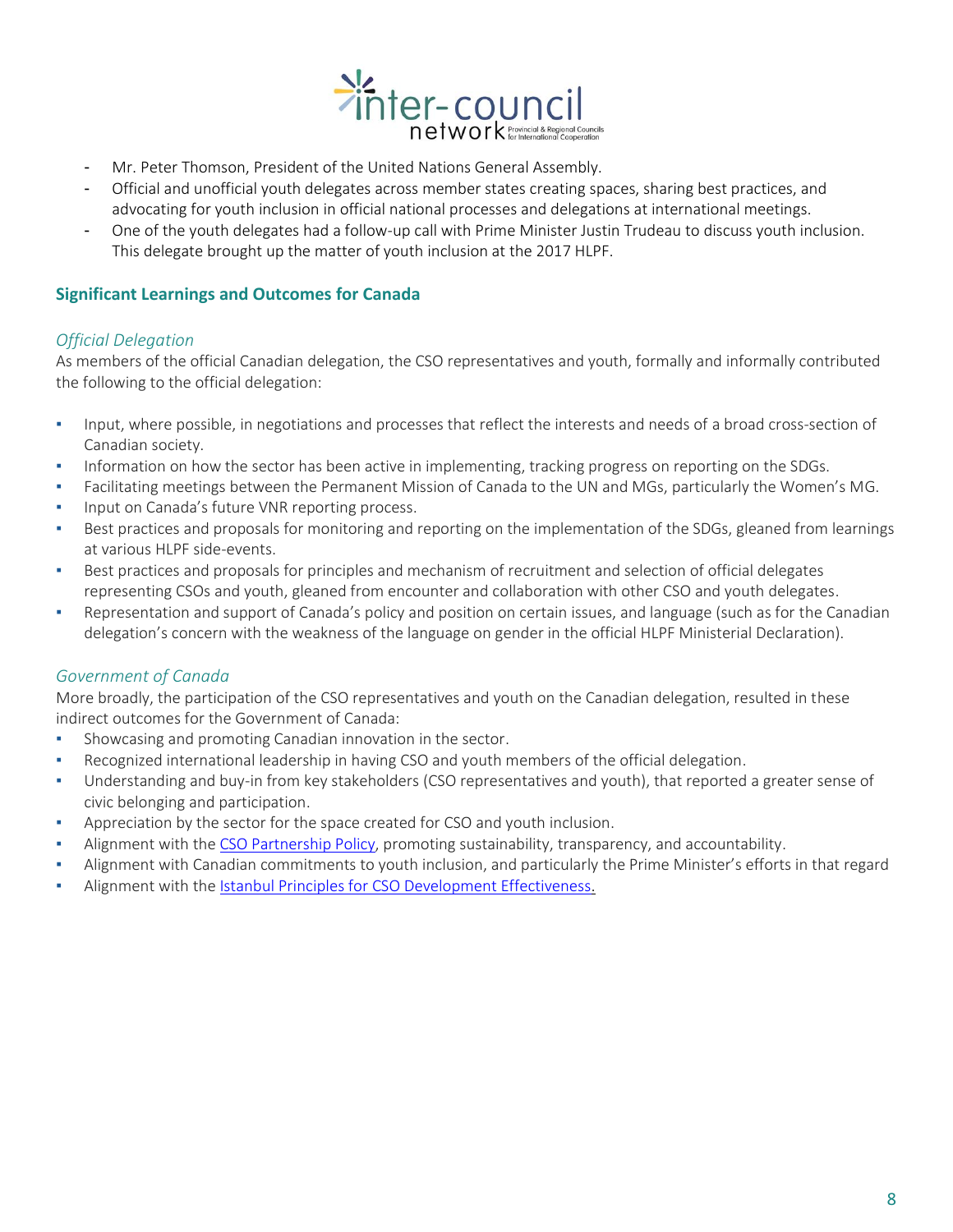

#### **RECOMMENDATIONS**

### **For Future Organizing Entities**

The experience of serving as the organizing entity for CSO and youth participation on the official Canadian delegation to the 2017 HLPF has affirmed the value of applying certain principles, as well as offered some valuable lessons learned. These are outlined below:

#### *Timing*

The organizing entity requires significant advance notice of its role, as well as time to develop and implement a process that would be aligned with principles important to the sector. The ICN recommends at least a three month period to allow for an appropriate process honouring the principles below. Insufficient time allocated to the process results in a less transparent, consultative and accessible process and acts as a liability to the integrity of the organization.

#### *Participation and Accessibility*

The opportunity to serve as a CSO representative or youth delegate should be as open and accessible to as many members of the sector and young population as possible. The onus is on the organizing entity to publicize a national call for applications that would reach the most persons from coast to coast to coast. This can happen through civil society networks located across the country.

The organizing entity should also take into account, in the application and selection processes, as well as selection criteria, the need to assure accessibility of these processes and opportunities to the diversity of the Canadian population, including underrepresented and marginalized groups.

The principle of participation and accessibility should also extend to the persons serving on the selection committees. Members of the selection committee should also represent the diversity of members of the sector and young populations across Canada.

#### *Accountability and Impartiality*

It is important for the organizing entity to bear in mind that their responsibility and accountability is to the sector as a whole and not their own organization, as the organization would be tasked by the Government of Canada to select delegates representing the sector, with all its diversity, and not only their own organization, or organizational interests. Networks are ideally suited to this neutrality and can be held accountable by a broad membership base.

This would also extend to the selection of delegates, when the organization would need to exercise the principle of impartiality, assuming no preference for persons involved in the organizing entity itself. Neither, however, should persons involved in the organizing entity who have an arm's length relationship from the selection committee be prohibited from participating.

## *Principles of Selection*

Based on the ICN's experience as an organizing entity for the 2017 HLPF CSO and youth delegate selection process, as well as experience with other delegate selection processes, the following key principles were identified as effective and ethical for delegate selection:

**EXELF-selection:** the selection committee should be made up of a diversity of peers. Government should not hand pick delegates but let the sector self-select who will attend on behalf of CSOs. This ensures that a diversity of opinions and the potential for representatives who may differ on official government policy can best represent the voice of CSOs.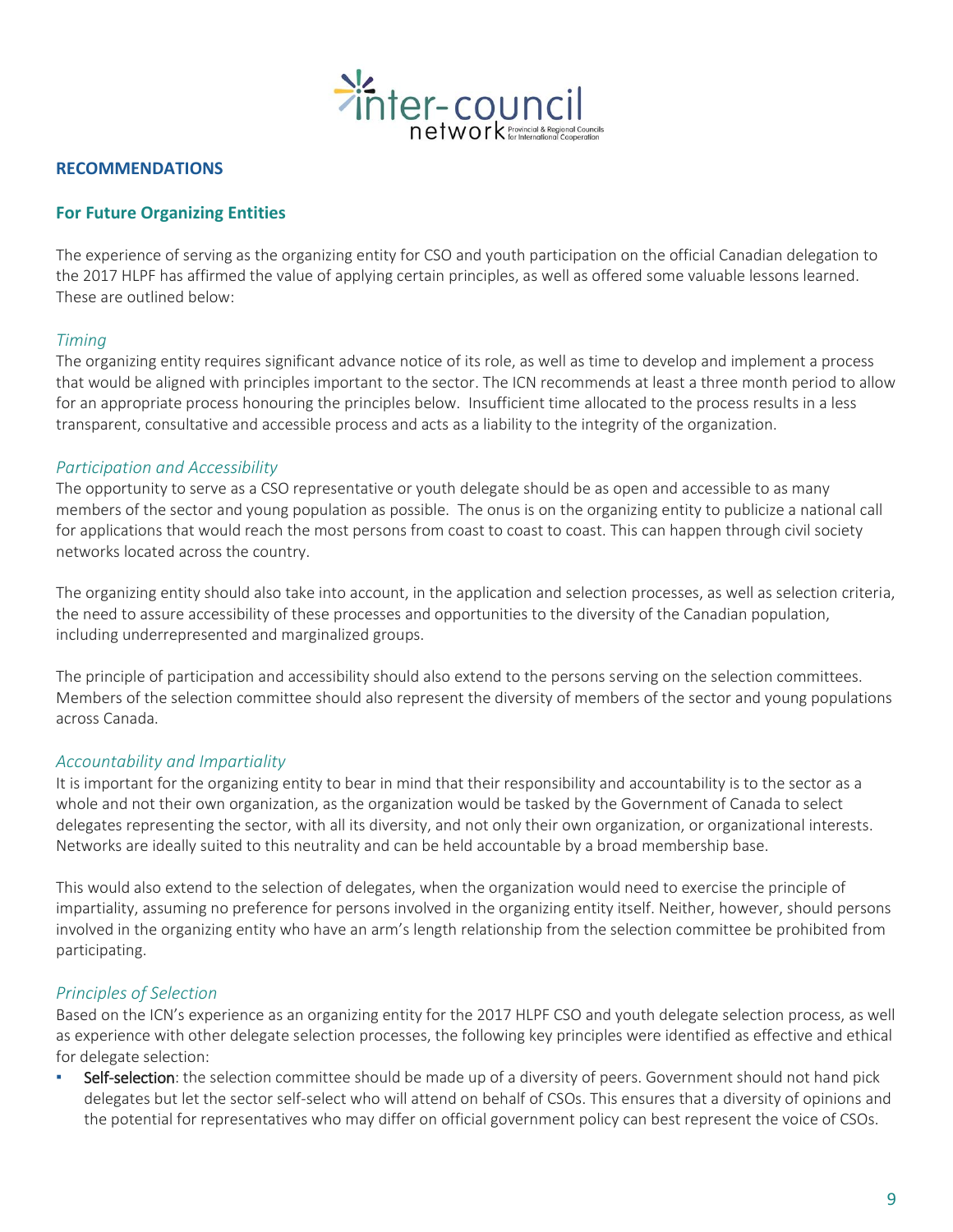

- **Transparency**: the organizing entity should be fully transparent about the selection criteria, process, and committees. Both the organizing entity, as well as the selected delegates, should be fully transparent about the allowances or benefits of participation.
- Representation: the organizing entity should alert and remind the selected delegates that though they will serve as the CSO and/ or youth participants on a delegation that they should not speak on behalf of the entire sector, as this representation will likely not be accepted unanimously by those who identify themselves as members of the sector, or young populations.
- **EXECT ADDE SHOT SECTO FIGHT SECTOR SECTOR SECTOR SECTOR SECTOR SECTOR** SERVIST PRESS FOOD MUDIST RESPONSIBLES WOULD need to recognize their position of insight and privilege as official delegates, and would have to realize their responsibility to report back to the sector, and support the sector through information and resource-sharing, capacity-building, collaboration and mentoring.

#### *Criticism*

It is inevitable, to a certain degree, to avoid criticism, regardless of the investment of thoughtfulness and rigour in the selection process; however, in order to mitigate this, the organizing entity should be a national network of organizations, umbrella organization, or coalition, rather than one of the organizations in the sector.

This is to avoid the risk of any one organization's principles or agenda unduly influencing the selection process.

#### **For the Government of Canada**

The four CSO and youth delegates offered very specific advice for the organizers of official Canadian delegations that would support and maximize the contributions of those persons to the delegation. These include:

#### *Institutionalizing the inclusion of CSO and youth delegates in all official delegations*

Involvement of CSO and youth delegates should not be a one off or ad hoc practice but instead institutionalized as a key component of Canada's participation in international fora. This would allow all Canadian delegations to benefit from the contributions of civil society and youth that they offered at the 2017 HLPF, outlined above. This would further position Canada as a leader in implementing the "Guiding Principles of Supporting Young People as Critical Agents of Change in the 2030 Agenda", an outcome of the 2017 HLPF, as well as other statements of affirmation of the role of youth and CSO participation at the HLPF, such as by ECOSOC, the G20, the United Nations General Assembly, and the United Nations Secretary General's Envoy on Youth

#### *Timing*

Whatever process adopted for the inclusion of CSO and youth delegates should be communicated well ahead of time to the entity responsible for delegate selection, as well as the greater sector and young populations. This would not only allow for a robust, transparent, consultative, accessible, impartial process, as outlined above, but also for sufficient time for those persons without access to funding to fundraise or gather resources to self-fund.

#### *Selection Process*

The responsible Government department should require the organizing entity to apply all the principles of an appropriate selection process as outlined above.

It should further encourage processes that facilitate and favour the selection of persons reflecting Canadian diversity, including but not limited to *Indigenous peoples, youth, gender, LGTBQA+, ethnic diversity, differently-abled individuals, veterans, as well as rural and remote applicants.*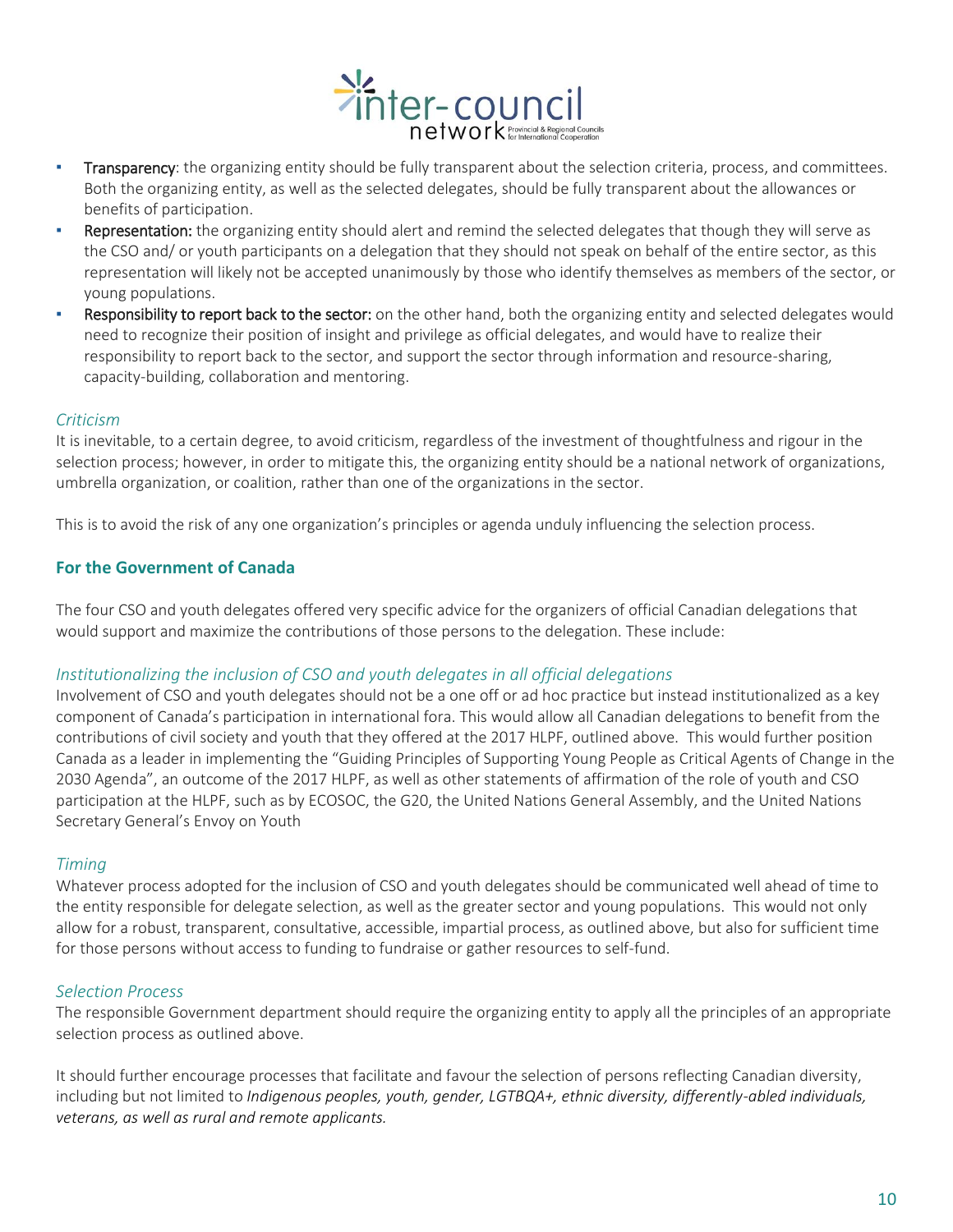

## *Funding*

The responsible Government department should make funding available to CSO and youth participants on official delegations, or at least make provisions for funding delegates who would require financial support to be able to fully participate. This is particularly pertinent to youth delegates who do not represent or are affiliated with a CSO that might be able to support them.

This can be done by scaling funding according to the priority of the meeting. If the meeting is of a higher profile and priority, then the Government could offer funding to sector and youth representatives according to Treasury Board directives.

It should be noted, that sector and youth representatives would still want to participate even if there is no funding available.

## *Support for Delegates*

The responsible Government department should have a shared strategic vision for engaging in international meetings, as well as offer practical support to delegates prior to, during and after the meeting. This would include:

- Prior briefing and orientation, such as on the meeting, its purpose, and how it functions.
- Prior information-sharing on the Canadian position.
- Clear guidance on roles and expectations of the delegates in the daily proceedings of the meeting.
- Consultation with youth and civil society for meaningful inputs into the meetings (negotiations, presentations, side events, etc…).
- Opportunities for sharing experiences and 'course correcting' throughout the event.

## *For Canada's role in implementing and reporting on the SDGs*

- Canada should pursue an effective, measurable national strategy for implementation of the SDGs. This strategy should also provide stronger support for CSOs that amplify people's voices and empower citizens.
- Canada should use "citizens language" when communicating about the SDGs, and make information as widespread and accessible as possible, allowing Canadians to set goals for themselves and their communities,
- Canada should share positive stories about tackling global issues, with the public, to regain their trust and sense of hope,
- Canada should submit a VNR, with a youth section, coordinated by youth. Youth should also be part of the official presentation.

## **For future CSO and youth participants on official delegations**

The four delegates offered the following guidance for effective CSO and youth engagement in official delegations.

## *Prior to the meeting*

- Research and be well-informed on the subject matter.
- Research and be well-informed on the process.
- Research and be well-informed on Canada's position, any documents or official resolutions, and key points under discussion.
- Connect with other CSO and youth delegates to share experience, insights, and to develop strategy for participation.
- Consult with the sector or youth across the country to hear their concerns and priorities, in order to best advocate for and represent their views.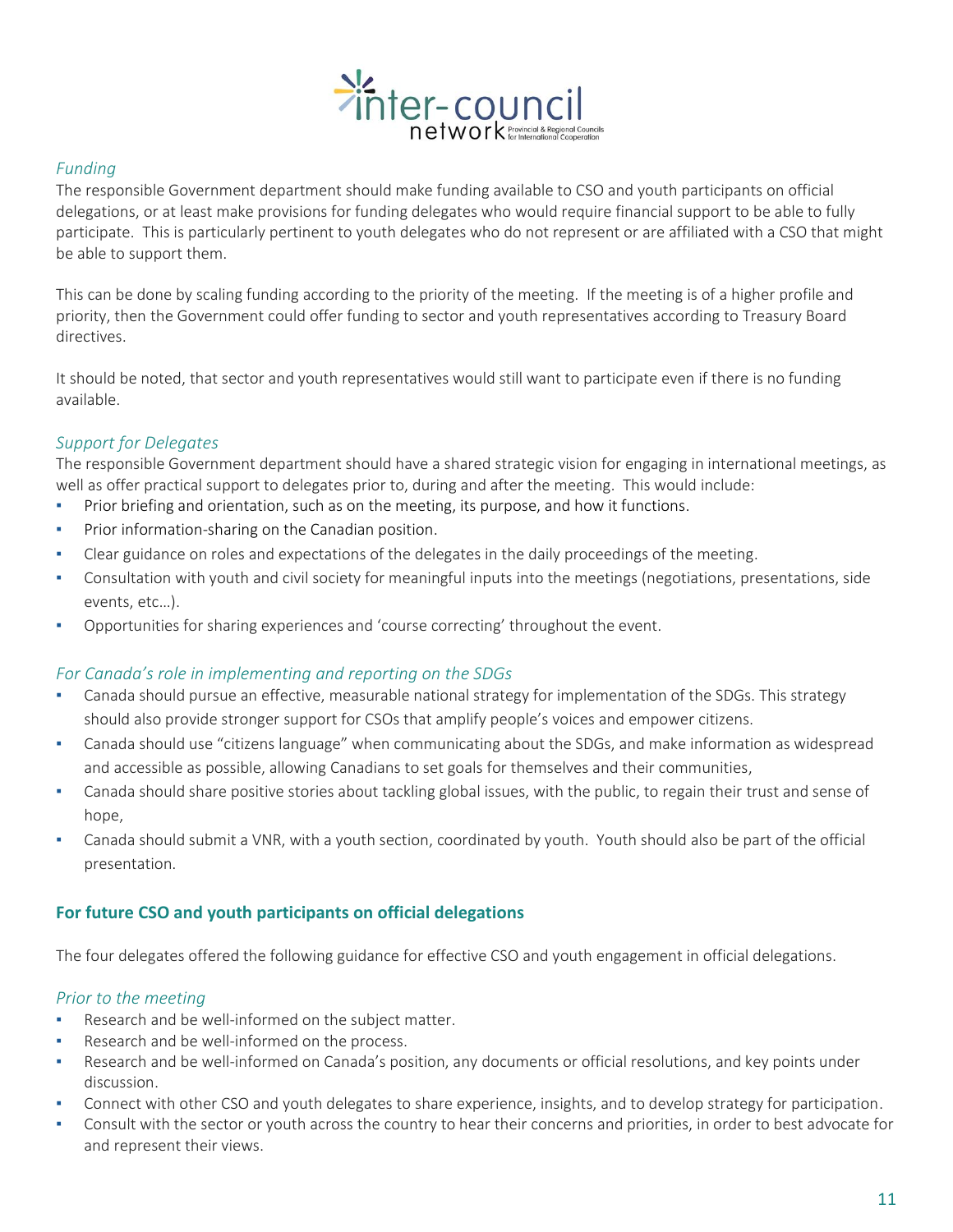

- Connect with other sector or youth delegates from other countries to coordinate activities, advocacy initiatives and communications.
- Identify your own priorities and objectives in participating in the meeting.
- Identify which organizations and stakeholders will be present and set up meetings ahead of time.
- Identify which events to attend or contribute to.
- Identify what key messages and interventions to get across as a representative of civil society or youth.

### *At the meeting*

#### Logistics

- Arrive early and familiarize yourself with the building and program.
- Dress professionally but do not feel pressured to dress in Western business attire.
- Plan your days, in light of your priorities and objectives.
- Pace yourself. Often days are quite long and full.

#### Participation

- Take notes, particularly during side-events. Identify good ideas and follow-up tasks. It is often helpful to write a short daily report.
- At the same time, try to remain present and actively engage with what is being shared.
- Be respectful, controlled, polite, diplomatic and conscientious in the way you share things, particularly in the way you refer to other countries, policies and leaders.
- Do not speak on behalf of a whole population or group unless you have been officially empowered to do so.
- Adhere to the official delegation's principles and values, and do not contravene the interest of Canada in how you present yourself, what you say or do.
- Offer your perspective as a member of civil society or as a youth.
- **•** Feel free to ask questions.

## Relationship-Building

- Do not hesitate to introduce yourself to other delegates, Canadians, or members of international civil society.
- Focus on building-relationships and learning from others.

#### *Communications*

Maintain an active profile on social media, Twitter, Facebook, and Instagram, and consider live posting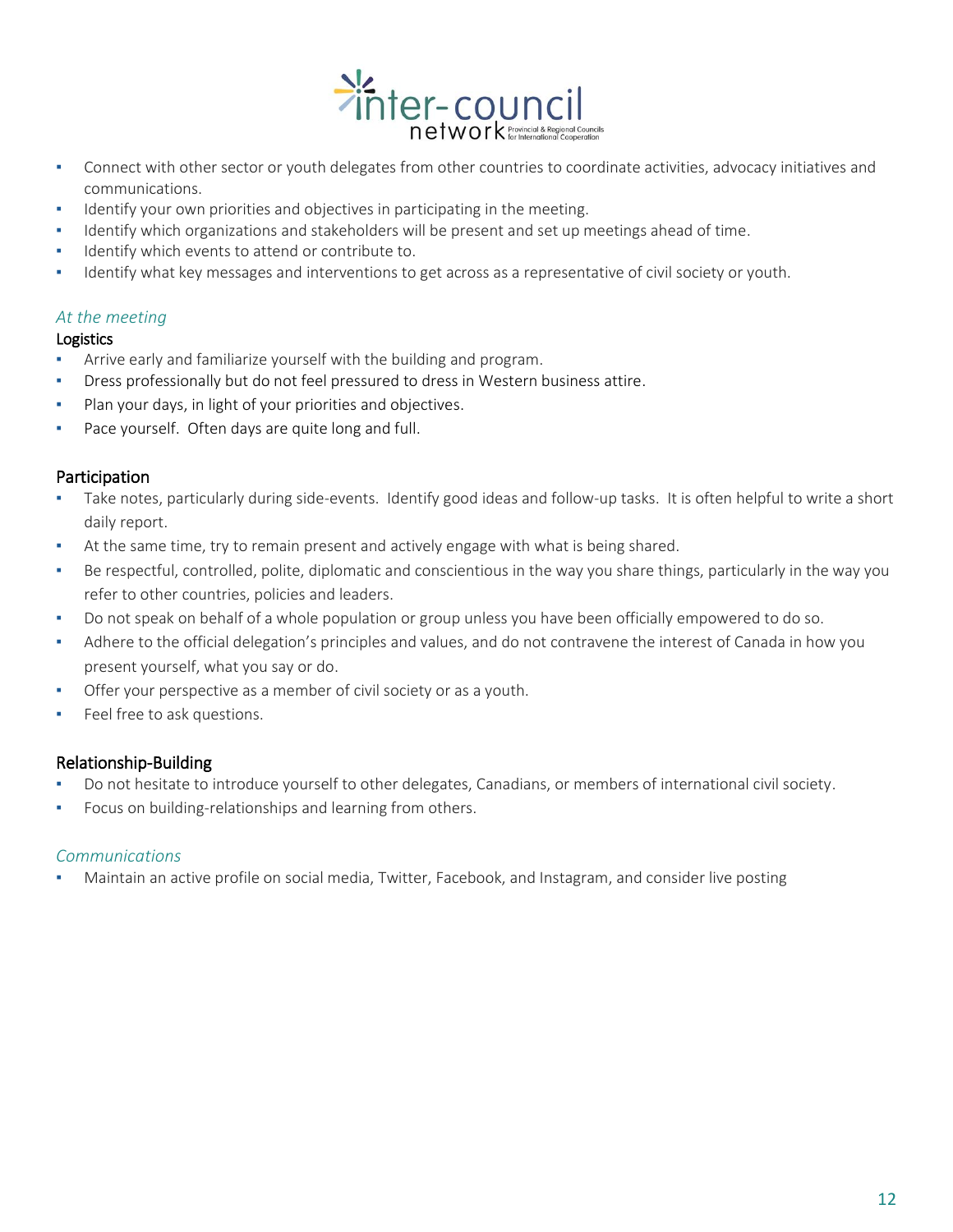

## **CONCLUSION**

Despite the very short timeline and consequent challenges to the process for ensuring CSO and youth inclusion on the Canadian official delegation to the 2017 HLPF, the participation of those four delegates had a significant positive impact on the delegates themselves, the sector (in Canada and internationally), the Canadian delegation, the Government of Canada, and Canada's role and capacity in implementing and monitoring progress towards Agenda 2030.

Most delegates indicated that even if none of the conditions of the process or participation changed, they would still participate and recommend this opportunity to other members of civil society and youth.

The ICN continues to advocate for what was also called for by the delegates: institutionalizing the inclusion of CSO and youth delegates in all official delegations that Canada sends to key international meetings. To effectively ensure the meaningful participation of civil society and youth, a process would have to allow for sufficient time and resources, and be delegated to an organizing entity that is neutral, trusted, effective, and with sufficient reach and capacity to do so.

The ICN wishes to thank the four delegates who participated fully in this opportunity, shared their experience and offered their insights and recommendations through their individual reports, and in their responses to the satisfaction survey.

For further information, resources or questions on the ICN, future opportunities, or the contents of this report, please contact or refer to:

#### Sara Farid

National Coordinator, Inter-Council Network [Icn.rcc@bccic.ca](mailto:Icn.rcc@bccic.ca) (604) 260 0424 [www.icn-rcc.ca](http://www.icn-rcc.ca/)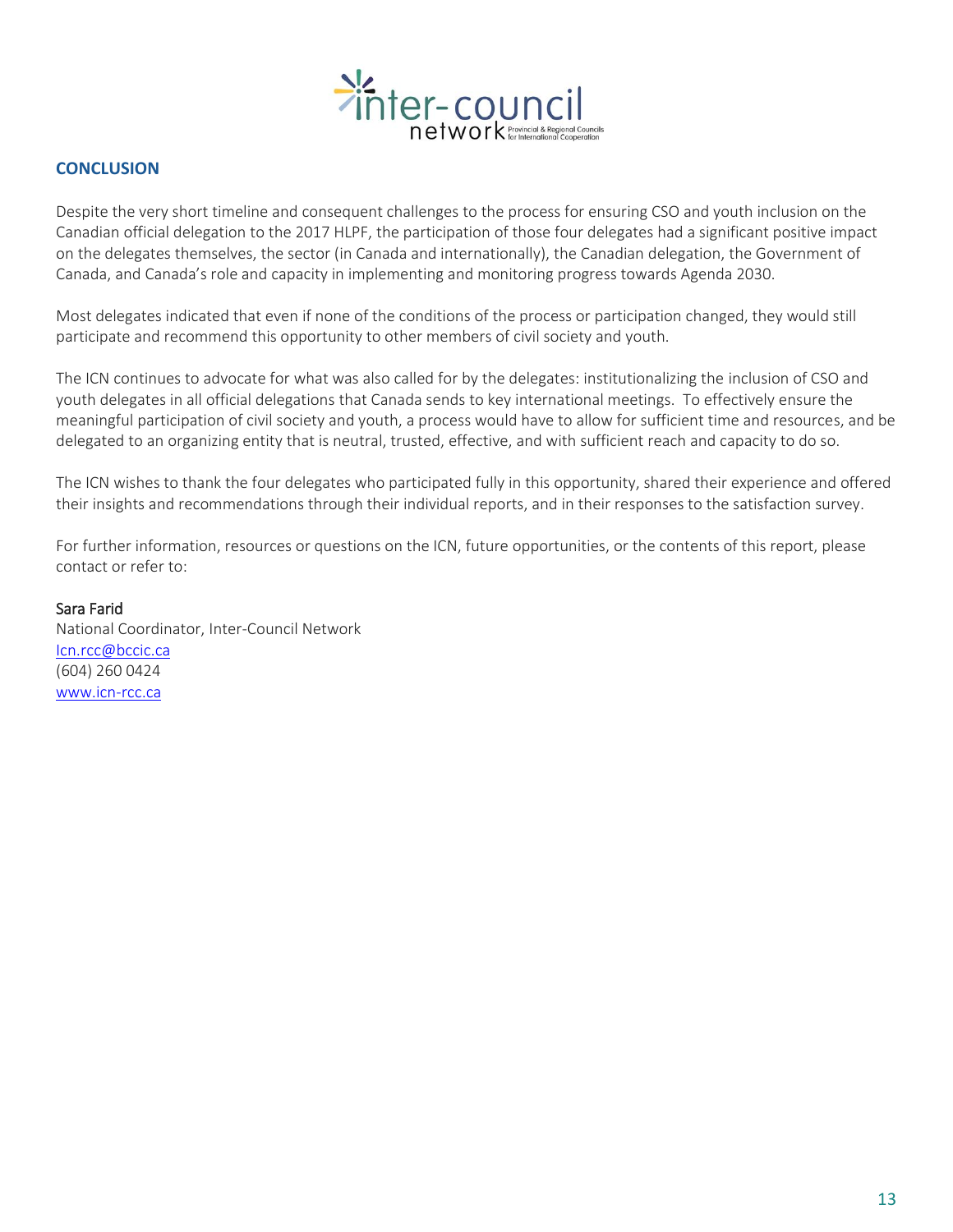

# APPENDIX I: Timeline and Report of ICN Activities as an Organizing Entity

| Tuesday January 17 <sup>th</sup>                               | BCCIC writes to Minister Marie-Claude Bibeau, Minister of International Development and La<br>Francophonie, requesting CSO representation and youth inclusion at the 2017 HLPF.                                                                                                                                                                                                                                                                                                                             |
|----------------------------------------------------------------|-------------------------------------------------------------------------------------------------------------------------------------------------------------------------------------------------------------------------------------------------------------------------------------------------------------------------------------------------------------------------------------------------------------------------------------------------------------------------------------------------------------|
| Thursday April 27 <sup>th</sup>                                | BCCIC follows-up with GAC on request for CSO representation and youth inclusion.                                                                                                                                                                                                                                                                                                                                                                                                                            |
| Thursday May 11 <sup>th</sup>                                  | Deirdre Kent, Director General, Development Policy, GAC and team, meet with ICN to discuss the request.                                                                                                                                                                                                                                                                                                                                                                                                     |
| Wednesday June 21st                                            | GAC informs Michael Simpson, Executive Director of BCCIC, the current host Council of the ICN, of their<br>approval to allocate 2 seats to CSO representatives, and 2 seats to youth, on the official Canadian<br>delegation to the 2017 HLPF.                                                                                                                                                                                                                                                              |
| Wednesday June $21^{st}$ –<br>Wednesday June 28 <sup>th</sup>  | ICN and Council Executive Directors and staff develop an open application process, equitable selection<br>criteria, and an impartial selection process based on the principle of self-selection for CSO and youth<br>delegate selection.                                                                                                                                                                                                                                                                    |
| Thursday June 29 <sup>th</sup>                                 | The ICN launches a public call for applications shared through Council and ICN communications channels.                                                                                                                                                                                                                                                                                                                                                                                                     |
| Friday June 30 <sup>th</sup>                                   | Two selection committees are struck to review applications for CSO and youth delegates.<br>The CSO delegate selection committee consisted of senior sector leaders, located across Canada.<br>٠<br>The youth delegate selection committee consisted of youth, actively involved in youth engagement<br>×<br>on global issues, located across Canada, including a youth from Whitehorse.                                                                                                                     |
| Friday June 30 <sup>th</sup> -<br>Tuesday July 4 <sup>th</sup> | Selection committees collaborate on criteria and process for reviewing applications and coming to a<br>collective recommendation to the ICN.                                                                                                                                                                                                                                                                                                                                                                |
| Tuesday July 4 <sup>th</sup><br>@ 5:00 PDT                     | Deadline for receiving applications<br>46 applications were received $-14$ for the CSO and 31 for the youth delegate positions.                                                                                                                                                                                                                                                                                                                                                                             |
| Tuesday July $4^{th}$ –<br>Wednesday July 5 <sup>th</sup>      | Selection committees review applications and make a recommendation to the ICN.                                                                                                                                                                                                                                                                                                                                                                                                                              |
| Wednesday July 5 <sup>th</sup>                                 | Selected applicants are notified of their selection as the CSO and youth representatives on the official<br>Canadian delegation.<br>The names of those selected are sent to the responsible persons at GAC.                                                                                                                                                                                                                                                                                                 |
| Thursday July 6 <sup>th</sup>                                  | CSO and youth delegates are sent an ICN Letter of Agreement outlining their roles and responsibilities as<br>CSO and youth representatives, as well as reporting requirements to the ICN.                                                                                                                                                                                                                                                                                                                   |
| Friday July 14 <sup>th</sup>                                   | The ICN holds a briefing call with the CSO and youth delegates to:<br>Further outline their roles and responsibilities to the Canadian delegation, and to CSOs and the<br>sector,<br>Share information about Canadian participants at the HLPF,<br>٠<br>Provide reporting requirements back to the ICN and through it to the sector as a whole, and<br>٠<br>Offer guidance and support on security and logistics.<br>٠<br>The ICN creates a Google folder to enable sharing of information among delegates. |
| Friday July 14 <sup>th</sup>                                   | The ICN issues a Press Release.                                                                                                                                                                                                                                                                                                                                                                                                                                                                             |
| Monday July $17^{th}$ –<br>Wednesday July 19 <sup>th</sup>     | The ICN actively communicates about the HLPF and the CSO and youth delegate experience through its<br>social media.                                                                                                                                                                                                                                                                                                                                                                                         |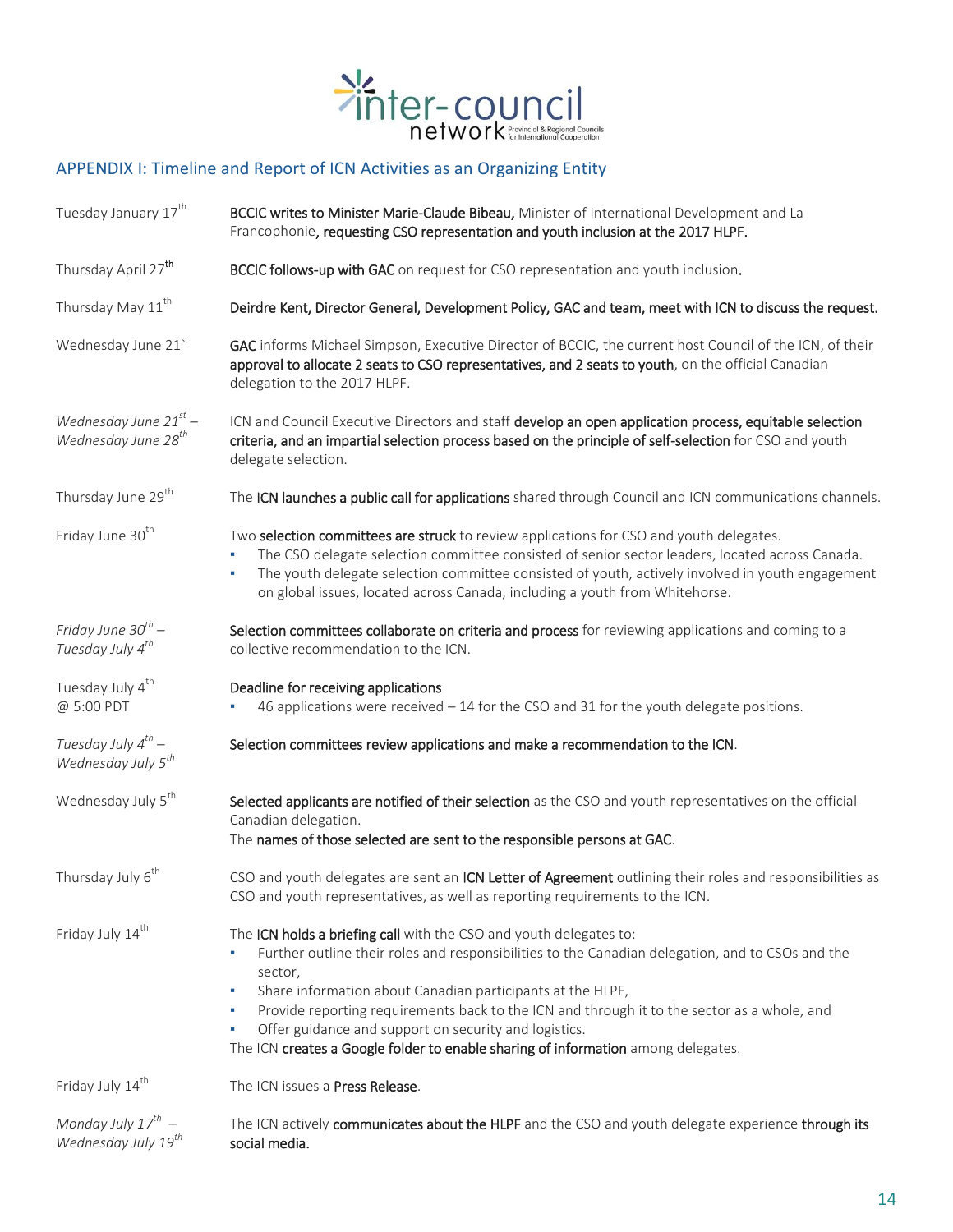

Wednesday August  $2^{nd}$  CSO and youth delegates to send reports to ICN.

Tuesday August  $22^{nd}$  ICN sends post-event satisfaction surveys to CSO and youth delegates.

August 31 National Coordinator produces HLPF synthesis report based on individual delegate reports and internal monitoring and evaluation meetings.

#### ICN Communications Activities and Report

Please note that the ICN social media channels are in the early process of development. Even then, there are some interesting observations about engagement with particular posts.

| Channel                                   | <b>Number of Posts</b> | Reach                                                                  | <b>Notes</b>                                                                                                                                                                                                                                                                                                                                                                                                                                                                                       |
|-------------------------------------------|------------------------|------------------------------------------------------------------------|----------------------------------------------------------------------------------------------------------------------------------------------------------------------------------------------------------------------------------------------------------------------------------------------------------------------------------------------------------------------------------------------------------------------------------------------------------------------------------------------------|
| Facebook                                  | 6 French<br>8 English  | 14 - 228 persons reached per post                                      | Two posts tagged Global Affairs Canada<br>m.<br>Most popular posts were those featuring<br>T.<br>the two youth delegates<br>The youth delegates' use of social media<br>made a substantial contribution the reach<br>of the posts<br>A recent post of an IISD publication<br>announcing that Canada will be<br>submitting a voluntary national review at<br>the next HLPF did exceptionally well<br>relative to the reach of the other posts -<br>contributing to a 75% increase in<br>engagement. |
| Twitter                                   | 3 French<br>6 English  | 2,430 impressions                                                      |                                                                                                                                                                                                                                                                                                                                                                                                                                                                                                    |
| <b>Newsletter</b><br>(HLPF Press Release) | Bilingual              | 184 persons - 42% click rate<br>(non-profit indsutry average is 21.7%) | This Newsletter was also posted on BCCIC<br>media, increasing its reach.                                                                                                                                                                                                                                                                                                                                                                                                                           |
| <b>Press Release</b>                      | English                | 100 media contacts                                                     |                                                                                                                                                                                                                                                                                                                                                                                                                                                                                                    |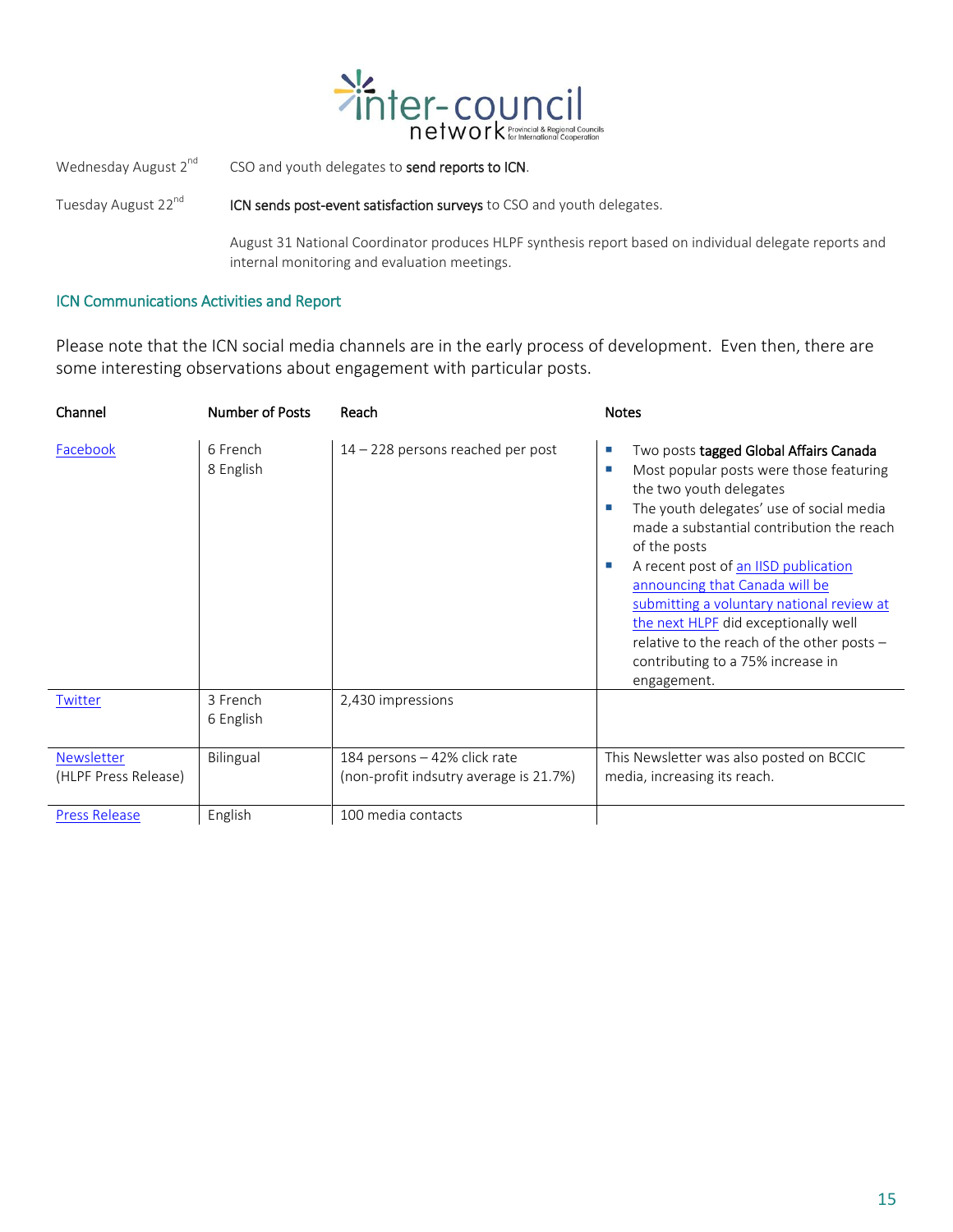

### APPENDIX II: Selection Criteria

*Eligibility Criteria* (stipulated by Global Affairs Canada)

- Applicant is a Canadian citizen/ permanent resident
- **•** Applicant is available to travel to New York for July  $17^{th}$  to  $19^{th}$
- **•** Applicant is between  $18 25$  years of age (for applicants to the youth delegate positions only)

The selection committees developed the following criteria that they used to assess applications:

#### *Experience*

- **Experience at international meetings**
- Experience at reporting or communicating at/ after international meetings
- Experience with each of the SDGs being reviewed at the 2017 HLPF
- Experience working with a civil-society organization (Programs, Communications, Government Relations, Membership Engagement…)
- Experience with/ indication of interest in youth engagement and participation (for applicants to the youth delegate positions only)

## *Willingness and Capacity to Follow-Up and Report on Participation*

- Willingness and availability to report back (as expressed in applicant statements of interest)
- Potential impact of the applicant's participation at the HLPF (how well-positioned is the person to report back to others and be heard)
- **•** Capacity to collaborate with others
- Capacity to mentor others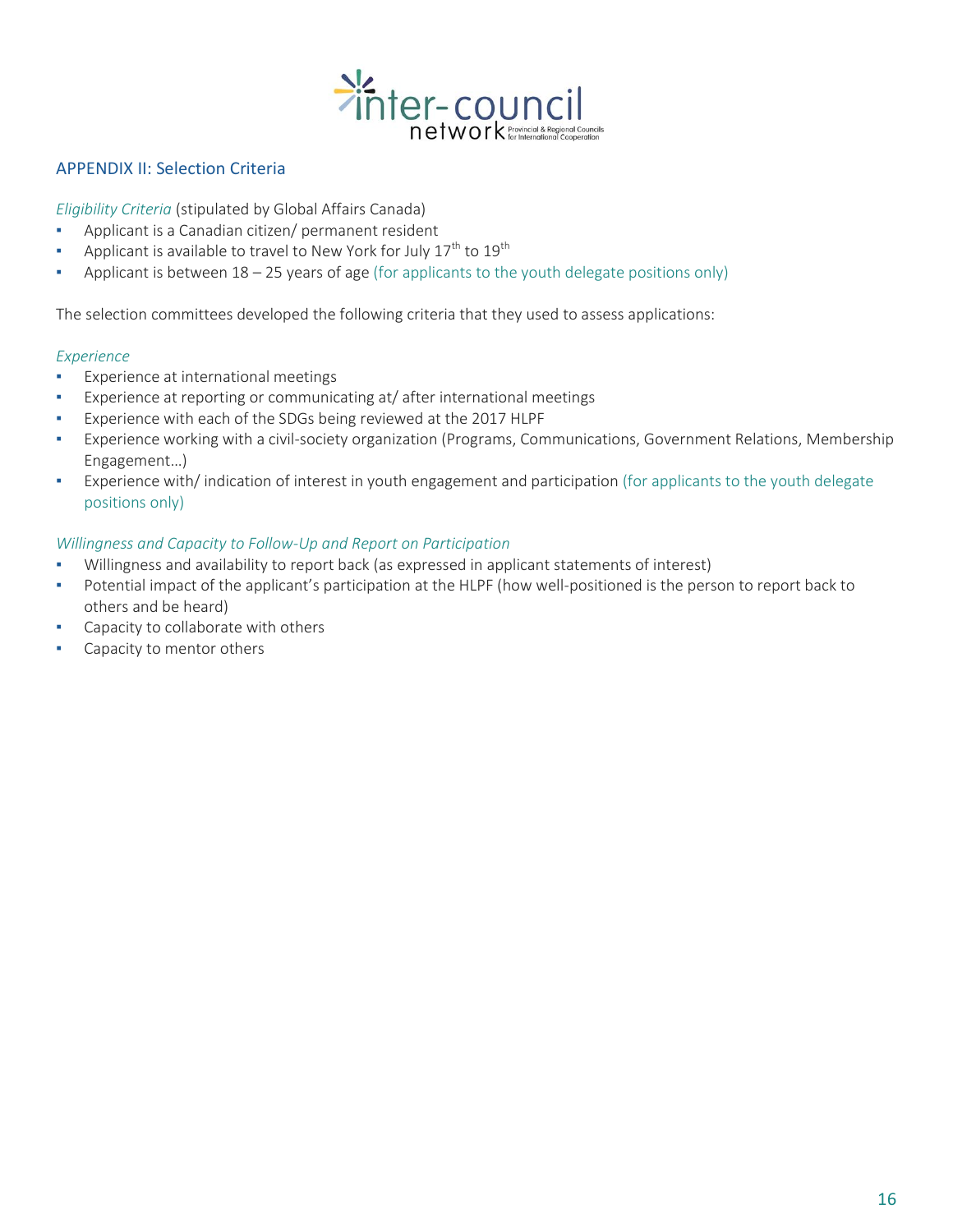

# APPENDIX III: Activities undertaken by various ICN-affiliated groups

| <b>Council Executive Directors</b> | Proposing an open application process<br>٠<br>Proposing equitable selection criteria<br>٠<br>Proposing a selection process based on the principle of self-selection<br>٠<br>Contacting persons suitable to serve on the two selection committees<br>٠<br>Serving on the CSO delegate selection committee - 3 Executive Directors<br>×<br>Facilitating the ICN briefing of selected delegates - 1 Executive Director<br>٠<br>Coordinating with GAC - 1 Executive Director<br>٠                                                                                                                                                                                                                                                                                                                                                                                                                                |
|------------------------------------|--------------------------------------------------------------------------------------------------------------------------------------------------------------------------------------------------------------------------------------------------------------------------------------------------------------------------------------------------------------------------------------------------------------------------------------------------------------------------------------------------------------------------------------------------------------------------------------------------------------------------------------------------------------------------------------------------------------------------------------------------------------------------------------------------------------------------------------------------------------------------------------------------------------|
| Council Staff                      | Producing and integrating prepared communications materials to launch the call<br>٠<br>Posting the call for applications on and through all Council communication channels<br>٠<br>Serving on the youth delegate selection committee $-1$ staff-person<br>٠                                                                                                                                                                                                                                                                                                                                                                                                                                                                                                                                                                                                                                                  |
| <b>Selection Committees</b>        | Reviewing and refining proposed selection criteria<br>٠<br>Collaborating on developing a process for reviewing applications<br>٠<br>Reading and grading applications<br>٠<br>Collaborating on making a decision on the committee recommendation to the ICN<br>٠                                                                                                                                                                                                                                                                                                                                                                                                                                                                                                                                                                                                                                              |
| ICN National Coordinator           | Proposing equitable selection criteria<br>×<br>Producing and integrating prepared communications materials to launch the call<br>٠<br>Posting the call for applications on and through all Council communication channels<br>٠<br>Convening and supporting selection committees<br>×<br>Communicating with persons interested in applying and actual applicants<br>×<br>Receiving and sorting applications - Creating an email address to receive applications<br>٠<br>Preparing a Letter of Agreement to selected CSO and youth delegates<br>٠<br>Facilitating a briefing with CSO and youth delegates<br>٠<br>Supporting and creating mechanisms for delegate information sharing<br>×<br>Issuing a Press Release<br>×<br>Conducting a post-event satisfaction survey of delegates.<br>×<br>Producing a synthesis report of delegate experiences and recommendations, for the<br>٠<br>sector, and for GAC. |
| <b>ICN Volunteers</b>              | Drafting a Press Release<br>٠                                                                                                                                                                                                                                                                                                                                                                                                                                                                                                                                                                                                                                                                                                                                                                                                                                                                                |

▪ Maintaining ongoing coverage of the HLPF and communications with the delegates on ICN social media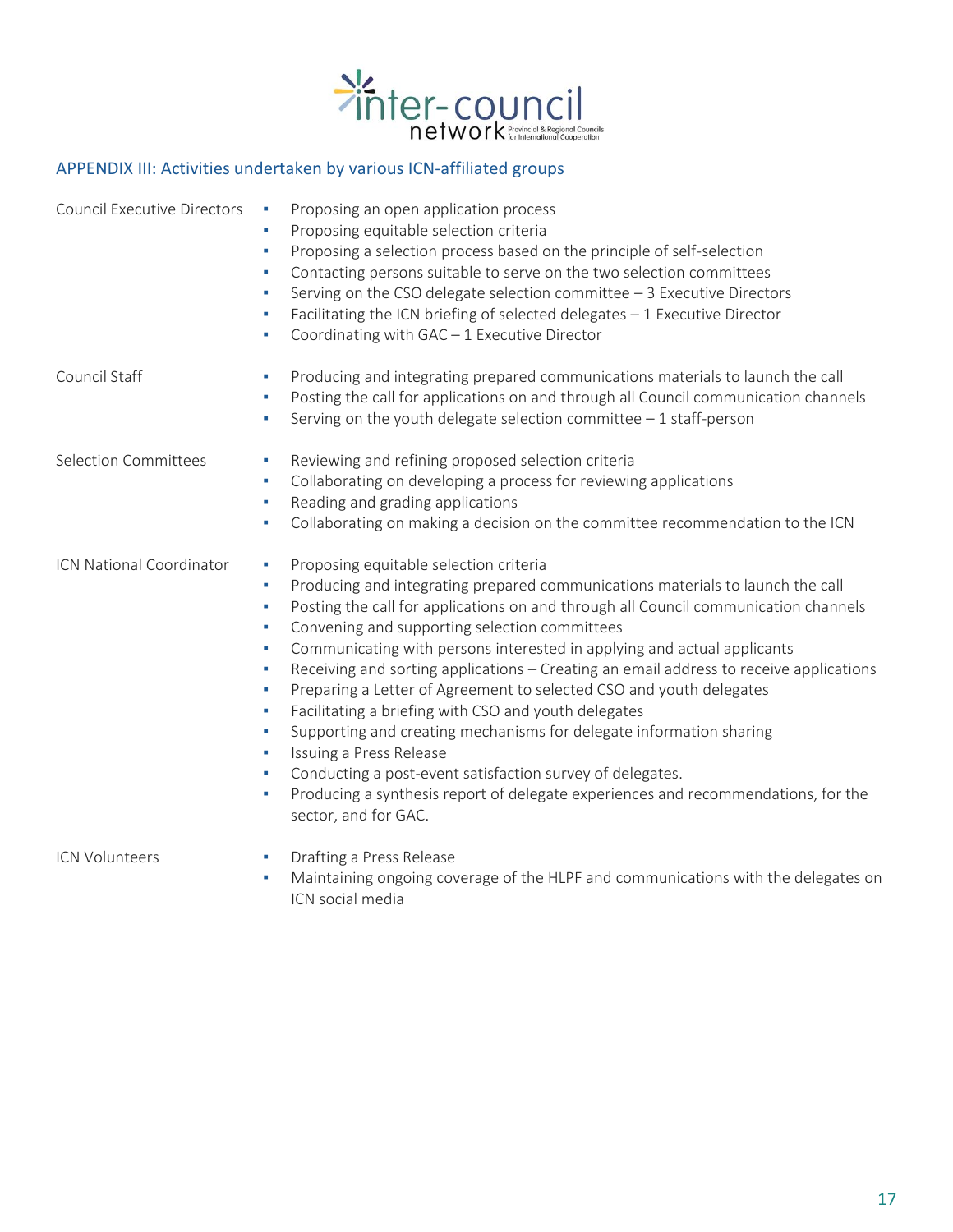

## APPENDIX IV: Events and Meetings attended by delegates at the three-day ministerial meeting of the HLPF

## [Official HLPF 2017 Programme](https://sustainabledevelopment.un.org/content/documents/14678DRAFT_PROGRAMME_HLPF.pdf)

| Monday July 17 <sup>th</sup>    | <b>Opening of Ministerial Segment</b>                                                                                       | All delegates          |
|---------------------------------|-----------------------------------------------------------------------------------------------------------------------------|------------------------|
| $9:00 - 10:15$ am               | <b>Opening Remarks</b>                                                                                                      |                        |
|                                 | H.E. Mr. Frederick Musiiwa Makamure Shava, President of the Economic and Social                                             |                        |
|                                 | Council                                                                                                                     |                        |
|                                 | H.E. Mr. Peter Thomson, President of the General Assembly<br>×                                                              |                        |
|                                 | Mr. António Guterres, Secretary General of the United Nations<br>×                                                          |                        |
|                                 | Keynote Speech about the state of the world                                                                                 |                        |
|                                 | Mr. Jeffrey Sachs, Director of the Earth Institute at Columbia University                                                   |                        |
| Monday July 17 <sup>th</sup>    | Reporting by Ministerial Chairs on the Regional Forums on Sustainable Development                                           | Deborah Glaser         |
| $10:15 - 11:00$ am              | Presiding Officer                                                                                                           |                        |
|                                 | H.E. Mr. Frederick Musiiwa Makamure Shava, President of the Economic and Social<br>Council                                  |                        |
|                                 | Presentations by                                                                                                            |                        |
|                                 | H.E. Dr. Lahcen Daoudi, Minister Delegate to the Head of Government in charge of<br>General Affairs and Governance, Morocco |                        |
|                                 | H.E. Mr. Francisco Guzmán, Chief of Staff at the President of Mexico and Executive                                          |                        |
|                                 | Secretary of the National Council for Sustainable Agenda                                                                    |                        |
|                                 | Mr. Rosemarie Edillon, Undersecretary for Planning and Policy, National Economic<br>×                                       |                        |
|                                 | and Development Authority, Philippines                                                                                      |                        |
|                                 | Mr. Gervais T. Meatchi, Director of Planning and Development, Togo<br>×                                                     |                        |
|                                 | Ms. Laurence Monnoyer-Smith, Commissioner-General for Sustainable Development                                               |                        |
|                                 | and Inter-Ministerial Delegate for Sustainable Development, Ministry of Environment,                                        |                        |
|                                 | Energy and Seas, France                                                                                                     |                        |
| Monday July 17 <sup>th</sup>    | Voluntary National Reviews 3 (Bangladesh, Costa Rica, Kenya, Netherlands)                                                   | Deborah Glaser         |
| $3:30 - 5:30$ pm                |                                                                                                                             | <b>Morrell Andrews</b> |
| Monday July 17 <sup>th</sup>    | SPECIAL EVENT : Partnership Exchange                                                                                        | <b>Adil Skalli</b>     |
| 10:15 - 6:00 pm                 |                                                                                                                             | Deborah Glaser         |
| Tuesday July 18 <sup>th</sup>   | Voluntary National Reviews 6 (Guatemala, Italy, Zimbabwe)                                                                   | Marilyn Verghis        |
| $10:30 - 12:00$ pm              |                                                                                                                             | <b>Morrell Andrews</b> |
| Tuesday July 18 <sup>th</sup>   | <b>Voluntary National Reviews 8 (Portugal)</b>                                                                              | <b>Morrell Andrews</b> |
| $3:30 - 5:00$ pm                |                                                                                                                             |                        |
| Tuesday July 18 <sup>th</sup>   | <b>Voluntary National Reviews 9 (Sweden)</b>                                                                                | <b>Morrell Andrews</b> |
| $5:00 - 6:30$ pm                |                                                                                                                             |                        |
| Wednesday July 19 <sup>th</sup> | Voluntary National Reviews 10 (Ethiopia, Honduras, India, Maldives)                                                         | Deborah Glaser         |
| $9:00 - 11:00$ am               |                                                                                                                             | <b>Morrell Andrews</b> |
| Wednesday July 19 <sup>th</sup> | Adoption of the Ministerial Declaration and the draft report of the HLPF                                                    | Marilyn Verghis        |
| $5:30 - 6:30$ pm                |                                                                                                                             | <b>Morrell Andrews</b> |
| Wednesday July 19 <sup>th</sup> | <b>General Debate</b>                                                                                                       | Deborah Glaser         |
| $3:30 - 5:30$ pm                | Country statements on Ministerial declaration of the HLPF<br>$\blacksquare$                                                 |                        |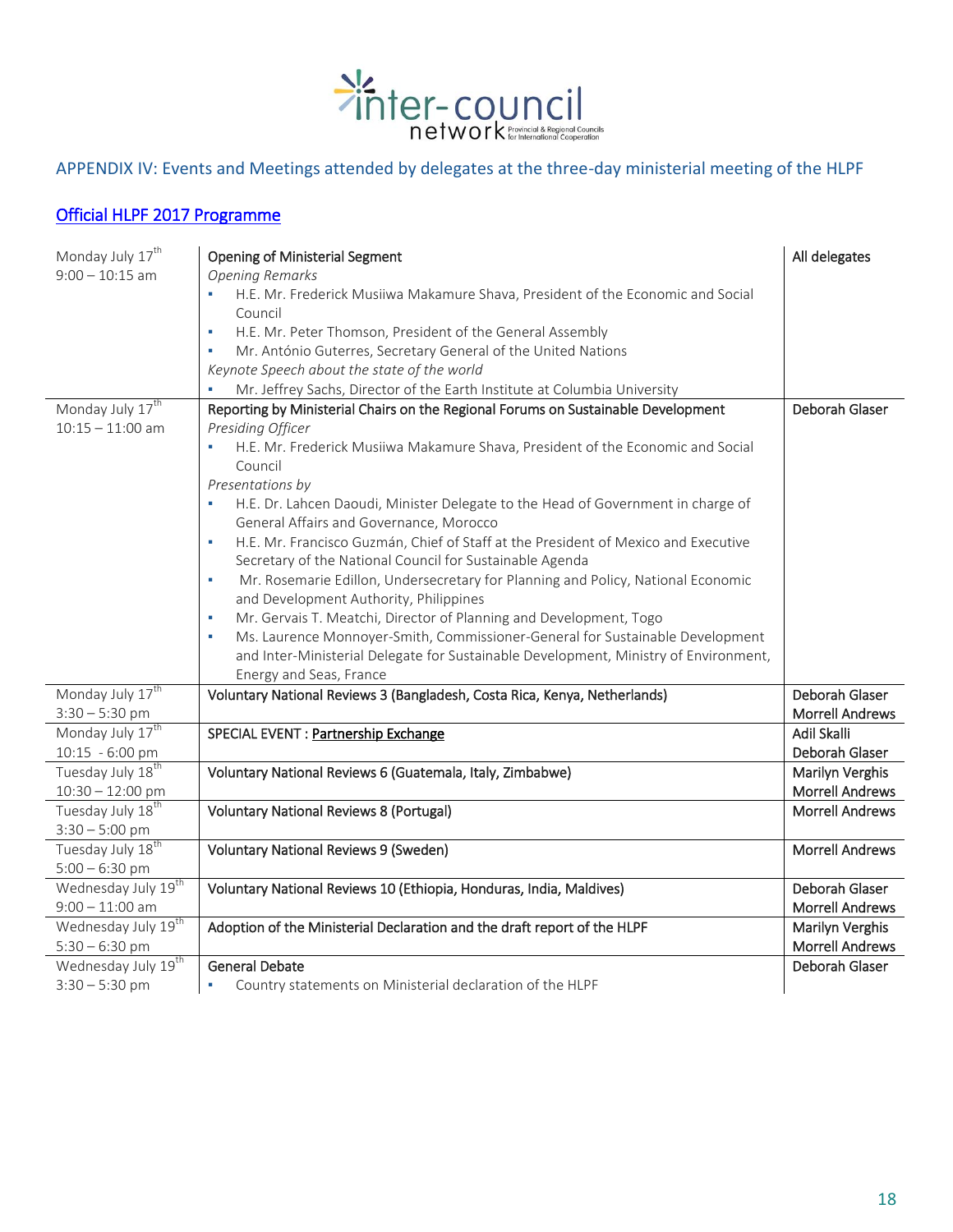

# [Side Events](https://sustainabledevelopment.un.org/content/documents/15986HLPF_2017_Side_Events.pdf)

| Monday July 17 <sup>th</sup><br>$1:15 - 2:30$ pm  | G20 Outcomes under Germany's Presidency: Collective Actions towards an Effective<br>Implementation of the 2030 Agenda<br>Organizer<br>German Federal Ministry for Economic Cooperation and Development (BMZ)<br>٠<br>German Federal Ministry for the Environment<br>٠<br>Nature Conservation Building<br>٠<br>Nuclear Safety (BMUB)<br>٠<br>Delegate Interventions - ADVOCACY<br>Morrell made an intervention on the importance of youth inclusion, given that the<br>official Y20 delegates of Canada and Germany were present at the side-events and yet<br>not active participants in the panel discussion. Morrell further observed that more<br>needs to be done to recognize and account for youth as vital actors in the policy<br>development, implementation, and success of the 2030 Agenda. This was well<br>received and seconded from the panelists. | Deborah Glaser<br>Marilyn Verghis<br><b>Morrell Andrews</b> |
|---------------------------------------------------|-------------------------------------------------------------------------------------------------------------------------------------------------------------------------------------------------------------------------------------------------------------------------------------------------------------------------------------------------------------------------------------------------------------------------------------------------------------------------------------------------------------------------------------------------------------------------------------------------------------------------------------------------------------------------------------------------------------------------------------------------------------------------------------------------------------------------------------------------------------------|-------------------------------------------------------------|
| Monday July 17 <sup>th</sup>                      | Open, Inclusive, Participatory and Transparent: How can voluntary national reviews support                                                                                                                                                                                                                                                                                                                                                                                                                                                                                                                                                                                                                                                                                                                                                                        | Deborah Glaser                                              |
| $6:30 - 8:30$ pm                                  | the pledge to "leave no one behind" in implementing the 2030 Agenda?<br>Organizers<br>Sightsavers<br>×<br>Together 2030<br>٠<br>Leondard Cheshire Disability<br>٠<br>Save Matabeleland<br>٠<br>Centro de Pensamiento Estratégico Internacional (Cepei)<br>ш<br>Justice, Development and Peace Commission (JDPC Ijebu-Ode)<br>ш<br>Philippine Social Enterprise Network<br>٠<br>World Vision<br>٠<br>Leading Women of Africa<br>×<br>CAFOD<br>٠<br>Newcastle University and Poverty Reduction Forum Trust (PRFT)<br>ш                                                                                                                                                                                                                                                                                                                                              |                                                             |
| Tuesday July 18 <sup>th</sup>                     | Accelerating Sustainable Development- Regional assistance for translating the SDGs into                                                                                                                                                                                                                                                                                                                                                                                                                                                                                                                                                                                                                                                                                                                                                                           | Deborah Glaser                                              |
| $1:15 - 2:30$ pm                                  | national action<br>Organizers<br>ESCAP (United Nations Economic and Social Commission for Asia and the Pacific)<br>٠<br>ECLAC (United Nations Economic Commission for Latin America and the Caribbean)<br>٠<br>ECE (United Nations Economic Commission for Europe)<br>٠<br>ECA (United Nations Economic Commission for Africa)<br>٠<br>ESCWA (United Nations Economic and Social Commission for Western Asia)                                                                                                                                                                                                                                                                                                                                                                                                                                                     |                                                             |
| Tuesday July 18 <sup>th</sup><br>$1:15 - 2:30$ pm | Getting governments organized to deliver on the SDG<br>Organizers                                                                                                                                                                                                                                                                                                                                                                                                                                                                                                                                                                                                                                                                                                                                                                                                 | Adil Skalli                                                 |
|                                                   | Government of Sweden<br>×.<br>OECD (Organisation for Economic Co-operation and Development)<br>٠<br>Mexico<br>٠<br>African Peer Review Mechanism Notable<br>Attendees<br>Ms. Amina Mohammed, Deputy Secretary General of the United Nations<br>Subject<br>The role of strong and resilient institutions and partnerships in achieving the SDGs<br>٠<br>The role of youth in policymaking<br>×<br>Inter-Department Committees on the SDGs that report directly to member states'<br>ш<br>Prime Ministers                                                                                                                                                                                                                                                                                                                                                           |                                                             |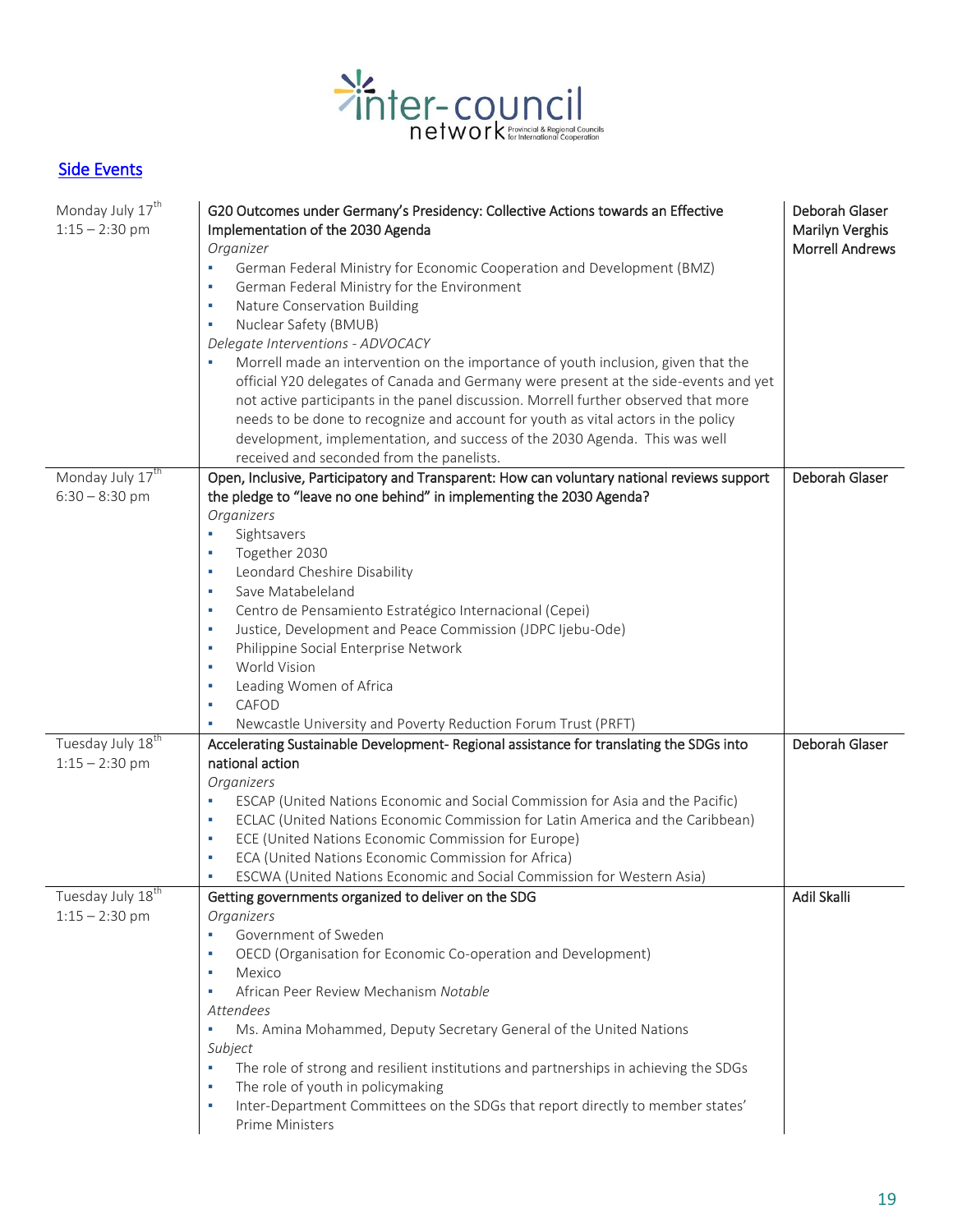

| Tuesday July 18 <sup>th</sup><br>$3:00 - 5:00$ pm   | ENGAGING EVERYONE: Leaving No One Behind in SDG Communications: A Mutual Learning<br>Session at the 2017 High Level Political Forum<br>Organizer<br>Permanent Mission of Canada to the UN<br>ú,<br>Notable Attendees<br>Ms. Celina Caesar-Chavannes, M.P. of Whitby, and Parliamentary Secretary to the<br>×<br>Minister of International Development<br>Director of the Swedish International Development Agency<br>×<br>Director of CIVICUS International<br>Ì.<br>Director of MyWorld2030<br>Ì.<br>Subject<br>Accessible branding and communications relating to the SDGs | Adil Skalli<br>Deborah Glaser<br>Marilyn Verghis |
|-----------------------------------------------------|------------------------------------------------------------------------------------------------------------------------------------------------------------------------------------------------------------------------------------------------------------------------------------------------------------------------------------------------------------------------------------------------------------------------------------------------------------------------------------------------------------------------------------------------------------------------------|--------------------------------------------------|
| Tuesday July 18 <sup>th</sup><br>$6:15 - 7:30$ pm   | The Global Climate Action Agenda, a solution provider to implement the SDGs<br>Organizer<br>France, Italy and Luxembourg<br>Subject<br>Best practices and perspectives on what countries and non-state actors are doing to<br>achieve climate goals outlined in the 2030 Agenda and the Paris Agreement.                                                                                                                                                                                                                                                                     | Deborah Glaser<br><b>Morrell Andrews</b>         |
| Tuesday July 18 <sup>th</sup><br>$6:15 - 7:30$ pm   | Civil Society as a Driver for Change towards Sustainable Societies - Models Empowering Civil<br>Society<br>Organizer<br>European Economic and Social Committee<br>Ì.<br>EU Delegation to the UN<br>٠                                                                                                                                                                                                                                                                                                                                                                         | Adil Skalli                                      |
| Wednesday July 19 <sup>th</sup><br>$8:15 - 9:30$ am | Independent Group of Scientists Responsible for the Global Sustainable Development<br>Report: Progress to Date on the GSDR<br>Organizer<br>United Nations Department of Economic and Social Affairs (UN - DESA)<br>Subject<br>Update on progress to date and on plans envisioned for the 2019 edition of the<br>×<br>quadrennial Global Sustainable Development Report (GSDR) by the 15 scientists<br>appointed by the UN Secretary-General.                                                                                                                                 | Deborah Glaser                                   |
| Wednesday July 19th<br>$9:30 - 11:30$ am            | ICT-Integrated Innovative Education for Global Citizenship to Eliminate Poverty<br>Organizer<br><b>IVECA International Virtual Schooling</b><br>×<br>Permanent Mission of Tunisia<br>×<br>Permanent Mission of Kenya<br>×<br>UN DPI/ NGO Executive Committee<br>Legion of Good Will - USA<br>×<br>Young Global Leadership Foundation<br>×                                                                                                                                                                                                                                    | Adil Skalli                                      |
| Wednesday July 19 <sup>th</sup><br>$1:15 - 2:30$ pm | Youth and the SDGs: From Local Roots to Global Reality<br>Organizer<br>Permanent Mission of Denmark to the UN<br>٠<br>Subject<br>Youth mobilization around the SDGs<br>×<br>Presentation of "Guiding Principles for Supporting Young People as Critical Agents of<br>×<br>Change in the 2030 Agenda"                                                                                                                                                                                                                                                                         | <b>Adil Skalli</b><br>Marilyn Verghis            |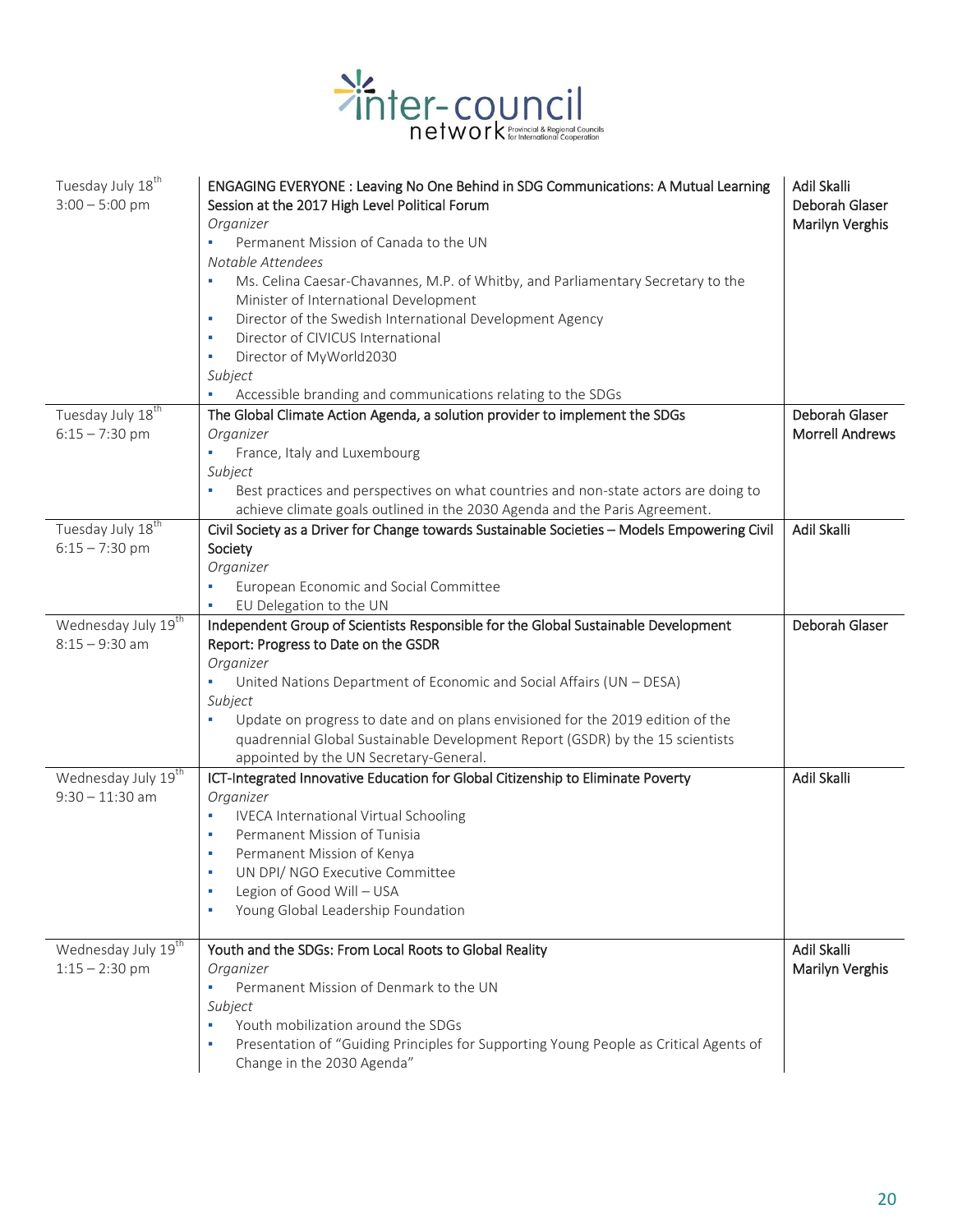

# Canadian Delegation – Official Events

| Monday July 17 <sup>th</sup>  | Meeting at the Permanent Mission of Canada to the UN<br>Notable Attendees<br>Ms. Celina Caesar-Chavannes, M.P. of Whitby, and Parliamentary Secretary to the<br>٠<br>Minister of International Development<br>Mr. Adam Vaughn, Parliamentary Secretary to the Minister of Families, Children and<br>٠<br>Social Development (Housing and Urban Affairs)<br>Mr. Michael Grant, Ambassador and Deputy Permanent Representative of Canada to<br>٠<br>the United Nations<br>Mr. William Amos, M.P. of Pontiac<br>٠<br>Julia Sanchez, Executive Director of the Canadian Council for International<br>×<br>Cooperation<br>Corporate and Civil Society leaders<br>٠<br>This meeting was also open to all Canadians participating at the 2017 HLPF<br>٠<br>Subject | All delegates |
|-------------------------------|-------------------------------------------------------------------------------------------------------------------------------------------------------------------------------------------------------------------------------------------------------------------------------------------------------------------------------------------------------------------------------------------------------------------------------------------------------------------------------------------------------------------------------------------------------------------------------------------------------------------------------------------------------------------------------------------------------------------------------------------------------------|---------------|
|                               | Current practices of monitoring implementation of SDGs<br>×                                                                                                                                                                                                                                                                                                                                                                                                                                                                                                                                                                                                                                                                                                 |               |
| Tuesday July 18 <sup>th</sup> | Recommendations for SDG implementation and reporting<br>Morning Briefing with Global Affairs Canada<br>Meeting with Mr. William Amos, M.P. of Pontiac<br>Notable Attendees<br>Mr. Laird Hindle, Deputy Director, Development Policy Planning, Global Affairs Canada<br>٠<br>Ms. Kimberly-Lin Joslin, Senior Policy Advisor, Global Affairs Canada<br>٠<br>Mr. William Amos, M.P. of Pontiac<br>×<br>Subject<br>Introduction to ministerial delegations, and how to most effectively participate on<br>٠<br>them<br>Strategies and avenues for advocacy on the continued involvement of CSO and youth<br>٠<br>delegates at international meetings.                                                                                                           | All delegates |
| Tuesday July 18 <sup>th</sup> | Meeting with Ms. Celina Caesar-Chavannes, Parliamentary Secretary to the Minister of<br><b>International Development</b><br>Notable Attendees<br>Ms. Kim Joslin, GAC<br>٠<br>Mr. Laird Hindle, GAC<br>٠<br>Mr. William Amos, M.P. of Pontiac<br>٠<br>Subject<br>Ensuring diverse intersectional perspectives are incorporated in all aspects of the<br>delegate recruitment process.                                                                                                                                                                                                                                                                                                                                                                        | All delegates |

## Canadian Delegation – Unofficial Events

| Monday July 17 <sup>th</sup> | Meeting of Canadian CSO and Youth Delegates                                                                              | All delegates          |
|------------------------------|--------------------------------------------------------------------------------------------------------------------------|------------------------|
|                              | Subiect                                                                                                                  |                        |
|                              | Plan for engagement with other members of the official Canadian delegation                                               |                        |
| Tuesday July 18th            | <b>Canadian Delegates Dinner</b>                                                                                         | Deborah Glaser         |
|                              | Notable Attendees                                                                                                        | Marilyn Verghis        |
|                              | Ms. Lara Pocock, Policy Advisor, Office of the Minister of International Development<br>and Minister for La Francophonie | <b>Morrell Andrews</b> |
|                              | Ms. Lidia Peci, Senior Policy Analyst, Status of Women Canada                                                            |                        |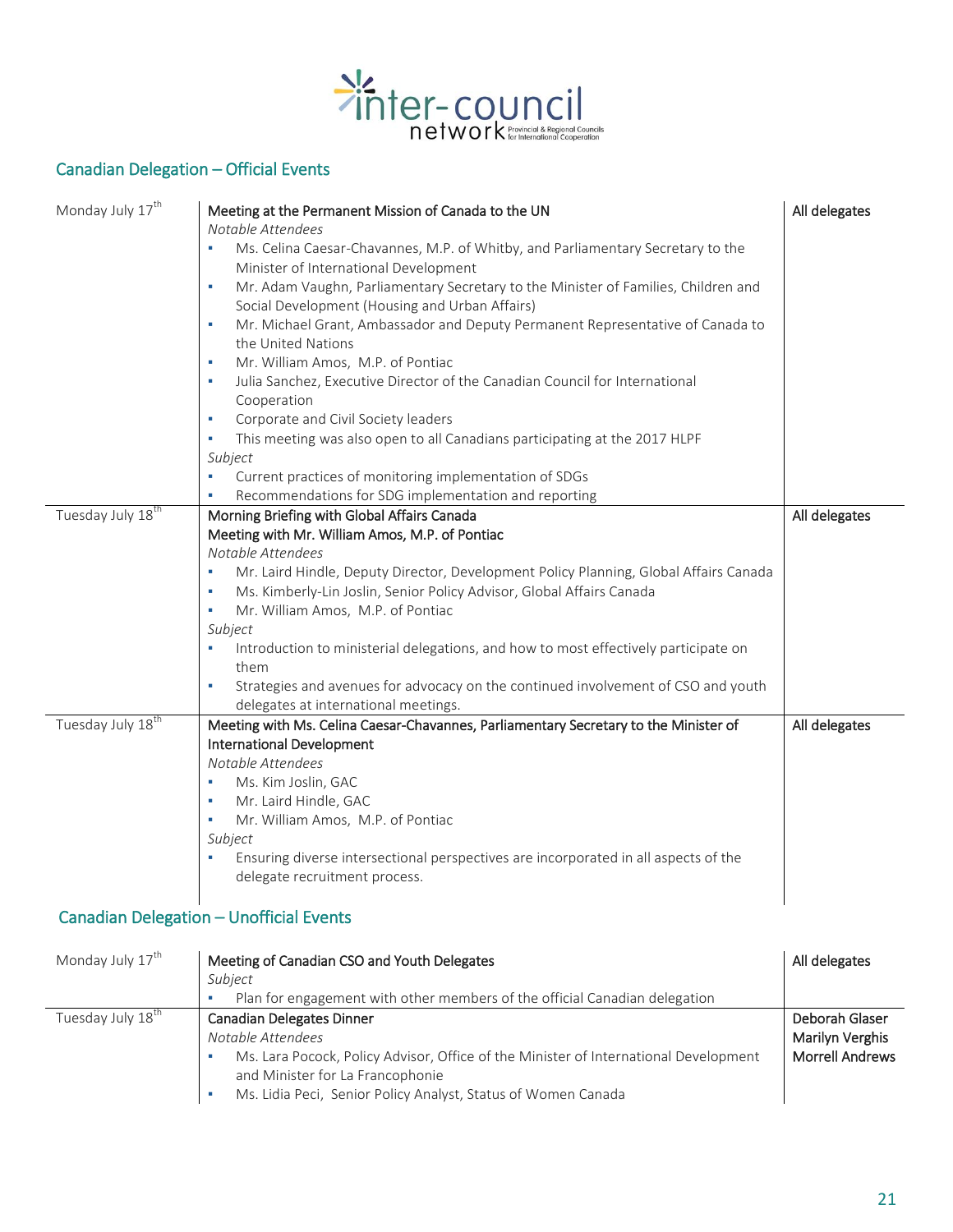

# Civil Society Meetings – Youth

| Monday July 17 <sup>th</sup>    | Meeting of Youth Delegates at 2017 HLPF<br>Subject                                                                                               | Marilyn Verghis<br><b>Morrell Andrews</b> |
|---------------------------------|--------------------------------------------------------------------------------------------------------------------------------------------------|-------------------------------------------|
|                                 | Best practices on advocating for youth inclusion at high-level UN meetings<br>×.                                                                 |                                           |
| Monday July 17 <sup>th</sup>    | World Youth Skills Day "Skills for the Future of Work"                                                                                           | Marilyn Verghis                           |
|                                 | Notable Attendees                                                                                                                                | <b>Morrell Andrews</b>                    |
|                                 | H.E. Mr. Peter Thomson, President of the General Assembly<br>٠                                                                                   |                                           |
|                                 | Ms. Jayathma Wickramanayake, Envoy on Youth for the Secretary General of the<br>٠                                                                |                                           |
|                                 | <b>United Nations</b>                                                                                                                            |                                           |
|                                 | United Nations Permanent Representatives of Portugal and Sri Lanka<br>٠                                                                          |                                           |
|                                 | Subject                                                                                                                                          |                                           |
|                                 | Addressing the urgent need for youth to have access to skills for the future of work, in                                                         |                                           |
|                                 | response to the growing trend toward automation and technical innovation.                                                                        |                                           |
| Wednesday July 19 <sup>th</sup> | Meeting of Youth Delegates with the President of the Economic and Social Council                                                                 | Marilyn Verghis                           |
|                                 | Notable Attendees                                                                                                                                | <b>Morrell Andrews</b>                    |
|                                 | H.E. Mr. Frederick Musiiwa Makamure Shava, President of the Economic and Social                                                                  |                                           |
|                                 | Council                                                                                                                                          |                                           |
|                                 | Subject                                                                                                                                          |                                           |
|                                 | Youth delegates urged the Office of the President of ECOSOC to advocate for inclusion                                                            |                                           |
|                                 | of youth official delegates vis a vis the member states.                                                                                         |                                           |
| Wednesday July 19 <sup>th</sup> | Meeting of Youth Delegates with the Special Advisor to the President of the General                                                              | Marilyn Verghis                           |
|                                 | Assembly                                                                                                                                         | <b>Morrell Andrews</b>                    |
|                                 | Notable Attendees                                                                                                                                |                                           |
|                                 | Ms. Dessima Williams, Ambassador of Granada to the United Nations, and Special<br>Advisor to the President of the General Assembly               |                                           |
|                                 | Subject                                                                                                                                          |                                           |
|                                 | Youth delegates urged the Office of the President of ECOSOC to advocate for inclusion                                                            |                                           |
|                                 | of youth official delegates vis a vis the member states                                                                                          |                                           |
|                                 | Role of the Office of the President of the General Assembly in pushing forward<br>٠                                                              |                                           |
|                                 | initiatives related to SDG implementation.                                                                                                       |                                           |
| Thursday July 20 <sup>th</sup>  | Meeting of Youth Delegates with Youth Envoy to the Secretary General                                                                             | Marilyn Verghis                           |
|                                 | Notable Attendees                                                                                                                                | <b>Morrell Andrews</b>                    |
|                                 | Ms. Jayathma Wickramanayake, Envoy on Youth for the Secretary General of the                                                                     |                                           |
|                                 | <b>United Nations</b>                                                                                                                            |                                           |
|                                 | Major Group for Children and Youth<br>×                                                                                                          |                                           |
|                                 | Subject                                                                                                                                          |                                           |
|                                 | Successes and challenges in creating and preserving space for youth voices in the UN                                                             |                                           |
|                                 | Delegate Interventions                                                                                                                           |                                           |
|                                 | Morrell made an intervention on the importance of urging countries, particularly                                                                 |                                           |
|                                 | those of the Global South, to include youth delegates in all un processes.                                                                       |                                           |
|                                 | Meeting of Youth Delegates with the Honduran and Italian Delegations                                                                             | <b>Morrell Andrews</b>                    |
|                                 | Subject<br>٠                                                                                                                                     |                                           |
|                                 | Youth delegates urged the official delegations of these countries to include youth<br>delegates in the VNR as part of their country delegations. |                                           |
|                                 | Youth delegates shared best practices related to the selection and engagement<br>٠                                                               |                                           |
|                                 | processes.                                                                                                                                       |                                           |
|                                 | Meeting with official German Youth Delegates India                                                                                               | <b>Morrell Andrews</b>                    |
|                                 | Subject                                                                                                                                          |                                           |
|                                 | Best practices on strengthening each country's Youth Delegate programs                                                                           |                                           |
|                                 | Meeting with Youth Advocates from Argentina and India                                                                                            | <b>Morrell Andrews</b>                    |
|                                 | Subject                                                                                                                                          |                                           |
|                                 | Global South youth approaches to SDG implementations; challenges and successes                                                                   |                                           |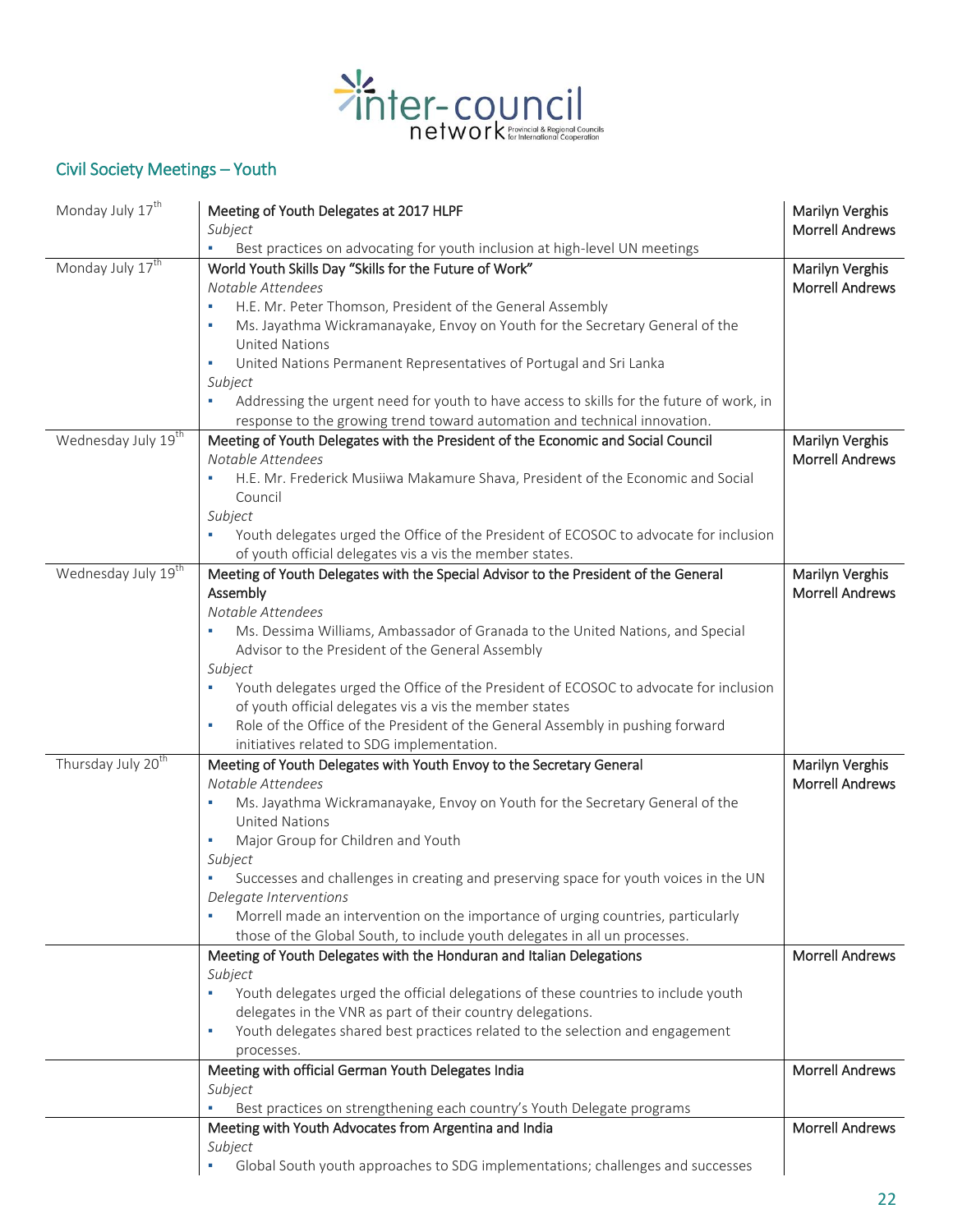

# Civil Society Meetings – CSO Representatives

| Ongoing                      | Meeting of Together 2030                                                                    | Deborah Glaser |
|------------------------------|---------------------------------------------------------------------------------------------|----------------|
|                              | Organizer                                                                                   |                |
|                              | Naiara Costa, Together 2030 Secretariat                                                     |                |
|                              | Subject                                                                                     |                |
|                              | Strategic Planning for official meeting interventions around climate change and civil       |                |
|                              | society participation                                                                       |                |
|                              | Development of Together 2030 Open Letter on the HLPF 2017<br>п                              |                |
|                              | Notable Outcomes                                                                            |                |
|                              | Consensus to develop a report on civil society reflections on the 2017 HLPF process         |                |
| Ongoing                      | <b>NGO Major Groups Meeting</b>                                                             | Deborah Glaser |
|                              | Organizer                                                                                   |                |
|                              | <b>MGoS HLPF Coordination Mechanism</b>                                                     |                |
|                              | Notable Attendees                                                                           |                |
|                              | Lotta Tähtinen Chief of Outreach and Communications Branch, DESA<br>٠                       |                |
|                              | Isabela Cunha, Stakeholder Engagement Programme, DESA<br>п                                  |                |
|                              | Subject                                                                                     |                |
|                              | Daily meeting discussing successes and challenges in creating and preserving space for<br>٠ |                |
|                              | CSO voice at HLPF                                                                           |                |
|                              | Coordinating strategies around advocacy efforts and interventions<br>ш                      |                |
| Monday July 17 <sup>th</sup> | $16 +$ Forum                                                                                | Adil Skalli    |
|                              | Organizer                                                                                   |                |
|                              | World Federation of United Nations Associations (WFUNA)                                     |                |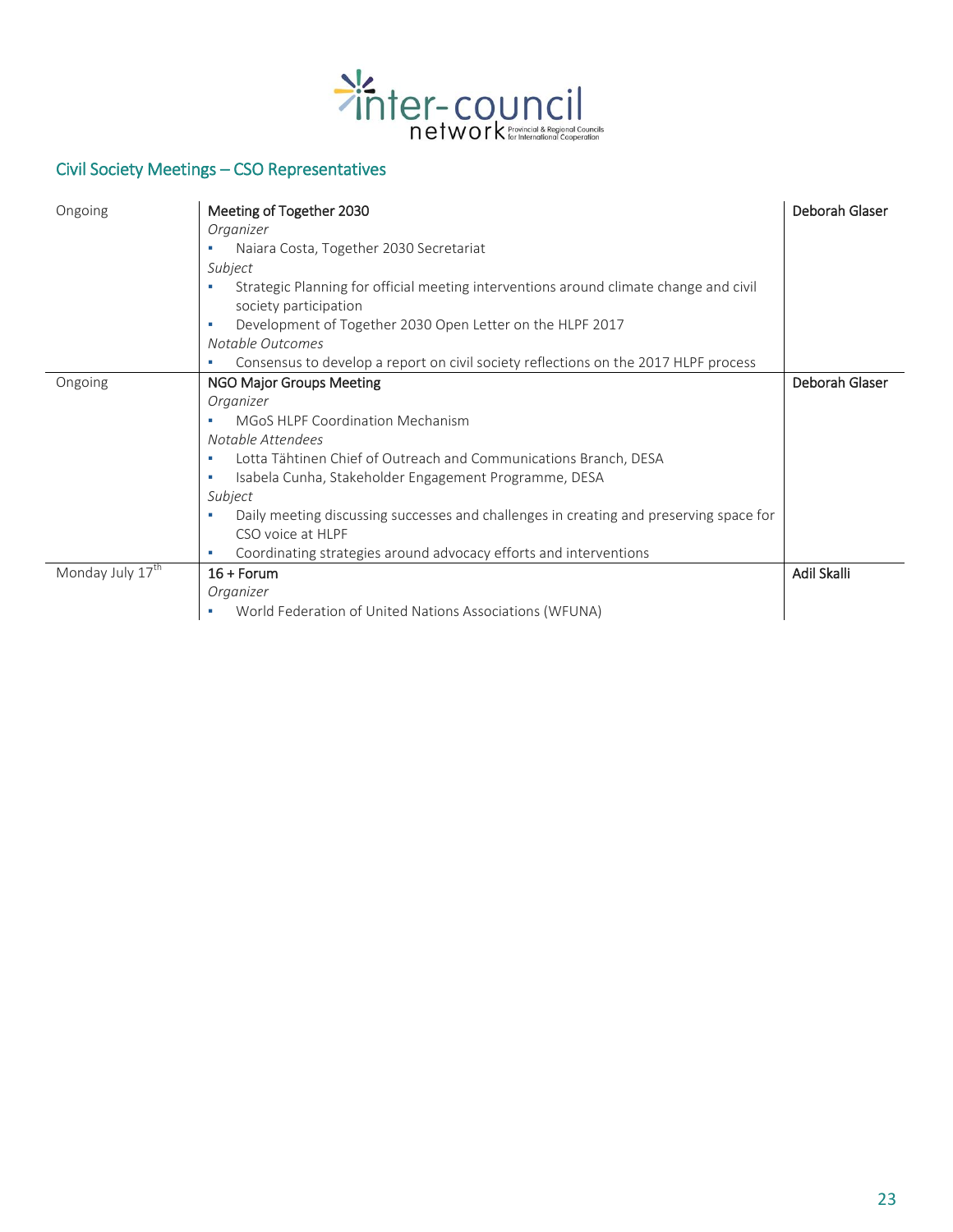

### APPENDIX V: Delegate Satisfaction Survey Results

#### Global Issues and Effective, Sustainable Development

Most or all delegates found that their interest and level of awareness of global issues, as well as level of awareness and capacity to undertake effective, sustainable development has increased, with some delegates indicating a great increase.

- 3 delegates indicated an increase in their interest in global issues.
	- One delegate indicated that their interest in the inclusion of new and diverse voices in addressing global issues has increased
	- One delegate indicated that their interest in how the SDGs are being viewed as a global issue has increase
	- One delegate indicated that their participation at the HLPF inspired them to work harder and better at global issues that impact everyone.
- All delegates indicated an increase in their awareness of global issues. Two delegates indicated that it increased greatly. Delegates found that they learned more about the practicality of addressing global issues, as well as gaining specific in-depth knowledge on certain subjects.
- Three delegates indicated an increase in their level of awareness of effective, sustainable development, particularly through exposure to the initiatives of other countries, as well as from fellow CSO actors.
- Two delegates indicated an increase in their capacity to undertake effective, sustainable development, particularly since they are now equipped with new ideas and methodologies to apply in their own organization, and local community.

#### Canada's Role and Relationship with the Government of Canada

- All delegates indicated an increase in their understanding of Canada's current and potential role, as well as challenges, in implementing the SDGs. Three of the four delegates indicated that it has greatly increased. One of the delegates indicated that "this was the best part of the engagement, the insight into this specific topic."
- One delegate indicated an increase in their level of awareness of Global Affairs Canada's network of resources and information. The other three delegates indicated that they were already quite aware of this network.
- All delegates indicated an increase in their capacity to collaborate with Global Affairs Canada and other Government of Canada representatives and departments.

#### International Meetings

- Two delegates indicated an increase in their level of understanding of international meeting processes and dialogues.
- Three delegates indicated an increase in their capacity to appreciate the distinctions and demands of different scales of jurisdiction between local, national and international issues and fora used to address them.
- All delegates indicated an increase in their skills in participating at international meetings, processes and dialogues. One of the delegates indicated that this was "the first time [they've] felt welcome to advocate for youth and minority/marginalized youth inclusion so openly."
- All delegates indicated an increase in their skills in serving as effective social agents at international meetings, processes and dialogues.

#### Public Engagement, Collaboration and Peer Learning

- Three delegates indicated an increase in their comfort level in communicating with peers and sector colleagues on the SDGs.
- Three delegates indicated an increase in their skills in effectively communicating and engaging the Canadian public about global issues, and particularly the SDGs.
- Two delegates indicated an increase in their skills in effectively communicating and engaging the Canadian public about international events, processes and dialogues.
- All delegates indicated an increase in their capacity to work with multiple stakeholders on key global issues.